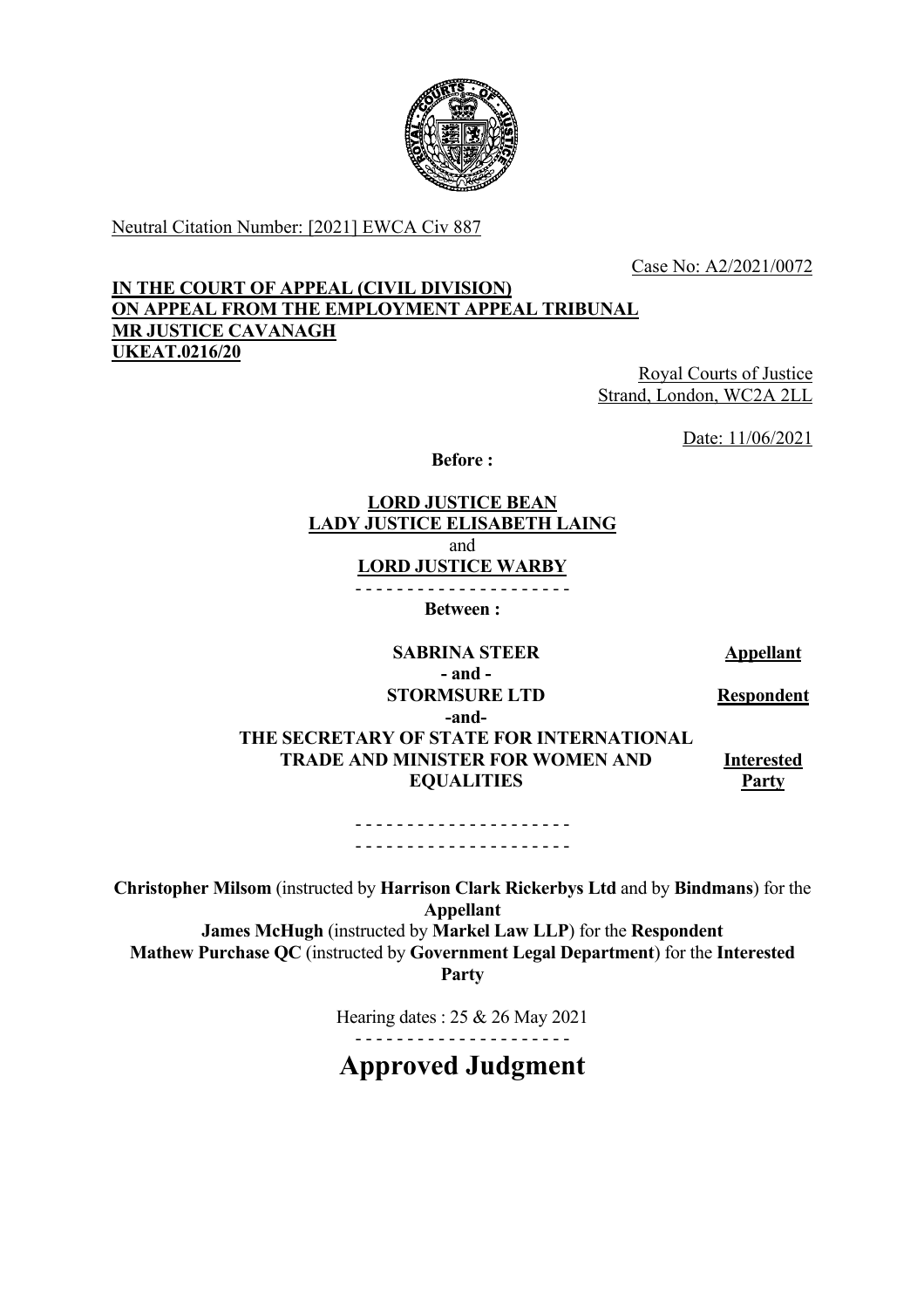### **Lord Justice Bean:**

- 1. English law does not generally keep contracts of employment in force against the wishes of either party. There is a statutory prohibition in s 236 of the Trade Union and Labour Relations (Consolidation) Act 1992 against orders for specific performance or injunctions compelling an employee to attend for work; and, save in the remarkable case of *Hill v C A Parsons & Co* [1972] Ch 305, employees have not been granted injunctions in the courts to prevent, still less to suspend, their dismissal except in cases where a procedure laid down by the contract of employment has not been followed: see *Chhabra v West London Mental Health NHS Trust* [2013] UKSC 80; [2014] ICR 914.
- 2. Employment tribunals have even more limited powers to make orders to prevent or suspend a dismissal. They have never had the power to grant injunctions, whether final or interlocutory. They can make orders for re-instatement or re-engagement where they have held at a final hearing that an employee has been unfairly dismissed, but as a general rule they cannot grant any interim relief to keep a contract of employment alive pending that final hearing.
- 3. When the unfair dismissal jurisdiction of industrial tribunals was established by the Industrial Relations Act 1971, there were no exceptions to that general rule. The first exception, creating a right to seek interim relief where a dismissal is alleged to have been on grounds relating to trade union membership or activities, was created by s 78 of the Employment Protection Act 1975. It has been extended to eight other categories of workplace representative cases, such as dismissal for being a health and safety representative or a workforce representative under the Working Time Regulations 1998. In addition a right to claim interim relief in what are generally known as whistleblowing cases (that is to say those in which the reason or principal reason for dismissal is alleged to have been that the claimant made one or more protected disclosures) was introduced by the Public Interest Disclosure Act 1998.
- 4. The Appellant, Ms Steer, alleges that she has been actually or constructively dismissed on grounds tainted by sex discrimination. With the support of the Equality and Human Rights Commission ("EHRC") she contends that the remedies available to her include a right to seek interim relief. She accepts that no such right appears on the face of the Equality Act 2010. However, Mr Milsom on her behalf submits that the failure of domestic law to make provision for interim relief in discrimination and victimisation cases amounts to discrimination against women, in breach of Article 14 of the European Convention on Human Rights, read together with Article 6, Article 8, and/or Article 1 of Protocol 1 ("A1P1"). He argues that this problem can be remedied by reading a right to claim interim relief into domestic legislation, alternatively that this court should declare the 2010 Act incompatible with the Appellant's Convention rights in so far as it fails to make interim relief available.
- 5. As Cavanagh J, who heard the case in the Employment Appeal Tribunal, observed, if the appeal succeeds, the legal landscape regarding the remedies available in discrimination and victimisation cases will change significantly. Although the jurisdiction of employment tribunals is derived entirely from statute, the effect would be that an interim remedy will be created in a far wider range of cases than those expressly provided for by Parliament.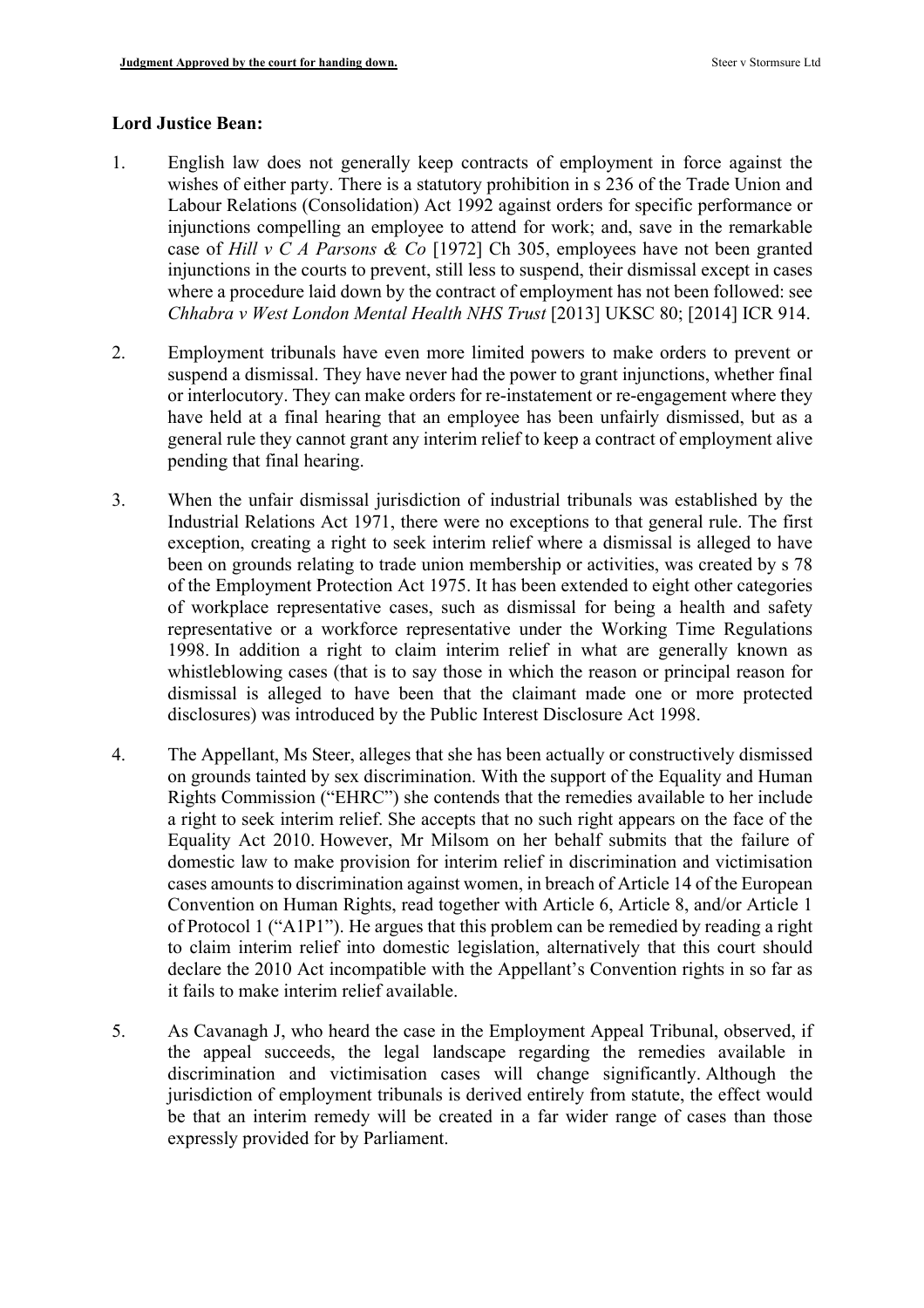### *Facts and procedural history*

- 6. The Appellant was employed by the Respondent from 12 March 2020 until 15 July 2020. She alleges that she was subjected to sexual harassment, consisting of inappropriate conduct related to her sex, from a fellow employee, and that the Respondent failed adequately to protect her from this harassment. In June 2020 she presented a grievance, which she claims was not adequately investigated. She also requested to work from home to safeguard herself from unwanted harassment. She contends that the Respondent reacted unfavourably to this request because of unwarranted sex-based assumptions related to her ability to juggle work at home with her child-care responsibilities. She was eventually permitted to work at home, but was instructed to install screen-shot monitoring software, which she says was an implicit attack on her integrity and an unjustified intrusion into her private life. The Appellant alleges that she was notified on 9 July 2020 that her working hours were to be reduced to 60% because she also had child-care responsibilities. She contends that such a unilateral change amounted to an express dismissal, alternatively that she has been constructively dismissed; and that her dismissal amounted to sex discrimination and to victimisation for protected acts (namely the lodging of the grievance and the decision to work at home).
- 7. Ms Steer also alleged that she was dismissed for making a protected disclosure and that this was an automatically unfair dismissal, contrary to section 103A of the Employment Rights Act 1996 ("ERA"). She presented a claim to the employment tribunal ("ET") on 30 July 2020, and sought interim relief, both in relation to her whistleblowing claim and to her sex discrimination/victimisation claims. On 30 July 2020, Employment Judge Lewis wrote to the parties, listing an interim relief hearing for 11 August 2020, but only in relation to the whistleblowing claim.
- 8. By an email dated 30 July 2020 the Appellant sought reconsideration of the ET's decision not to make provision for an interim relief hearing relating to the discrimination/victimisation claims. The ET replied by letter dated 6 August 2020. The letter made clear that EJ Lewis was only listing the interim relief application in relation to the whistleblowing claim and stated that the ET did not have jurisdiction to grant interim relief in the discrimination/victimisation claims. The letter also said that the Appellant's application for reconsideration would be dealt with after the hearing of the interim relief application relating to whistleblowing on 11 August 2020.
- 9. Ms Steer's solicitors filed an Appellant's Notice with the Employment Appeal Tribunal ("EAT") on 6 August 2020. This came before HHJ Auerbach on the paper sift. Judge Auerbach directed that there should be a Preliminary Hearing.
- 10. The Appellant had withdrawn her application to the ET for interim relief in relation to her whistleblowing claim. She and the EHRC, who by this time were supporting her, wished the point of law at the heart of this appeal to be heard before the EAT and if necessary on a further appeal. The interim relief hearing in the ET listed on 11 August 2020 was vacated, and at a case management hearing on 7 September 2020 EJ Lewis stayed the proceedings in the ET pending the outcome of the appeal.
- 11. The Appellant sought to appeal to the EAT on three grounds. The first and substantive ground was that the ET had erred in law in deciding that it did not have the power to grant interim relief in discrimination and victimisation claims arising out of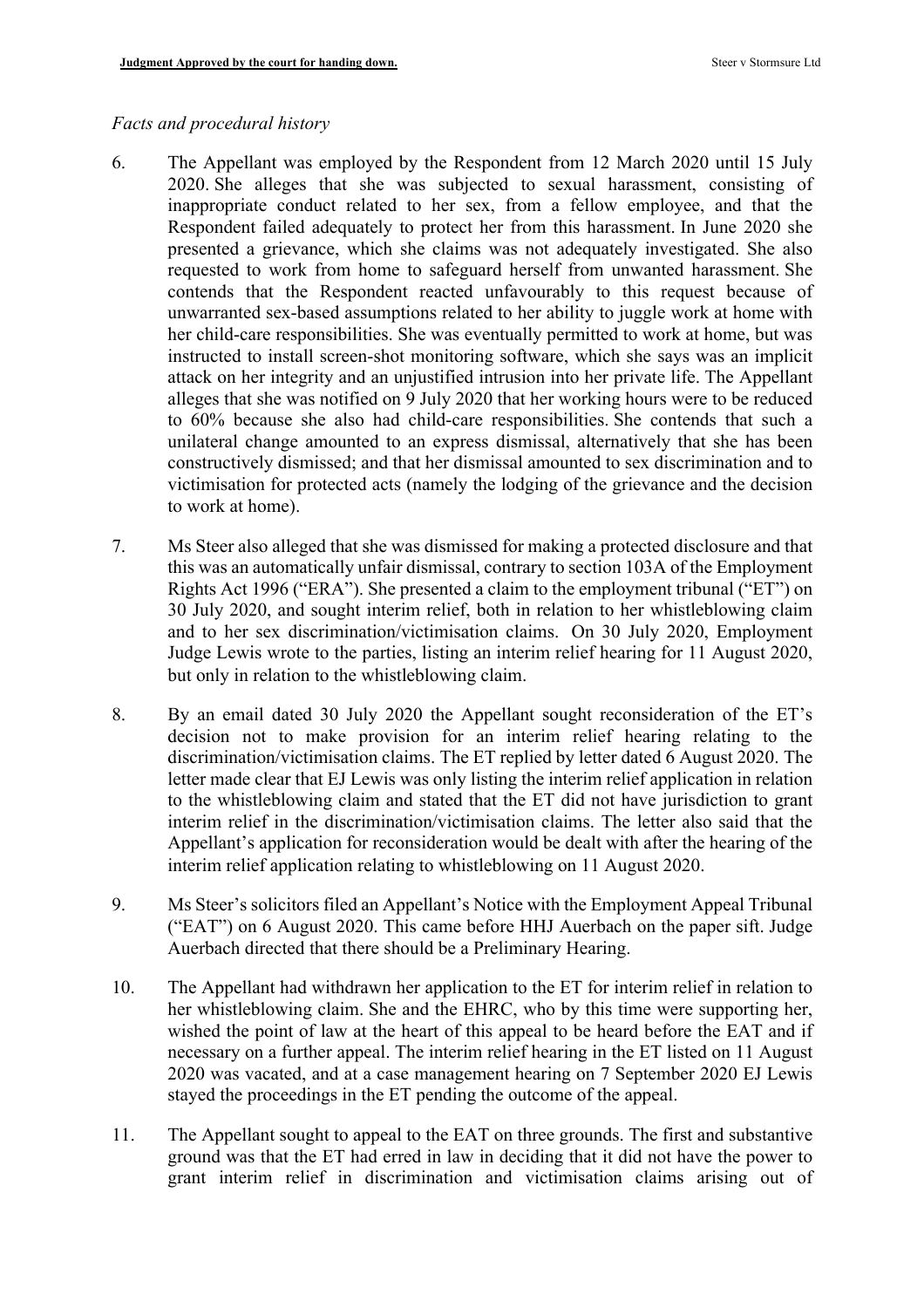dismissals. The other two grounds were procedural in nature, namely that the ET erred in law in concluding that it had no jurisdiction to order interim relief for contraventions of the Equality Act 2010 ("EA 2010") without first hearing from the Appellant, and that the ET decision was inadequately reasoned.

- 12. At a preliminary hearing on 17 November 2020 Cavanagh J ("the judge") refused permission on the procedural grounds but directed that the substantive ground should proceed to a full hearing. He emphasised that, were it not for the special features of this case, he would not have granted permission to appeal at all. He was, exceptionally, granting permission before the case had been fully argued at the ET stage, and in circumstances in which there had been no examination of the underlying merits even to the extent of determining whether the discrimination and victimisation claims had a "pretty good chance" of success (this being the test for interim relief laid down by the EAT more than 40 years ago in *Taplin v C Shippam Ltd* [1978] ICR 1068). However, he allowed the substantive ground to be heard at a full hearing because it raised a pure point of law, of public importance, in which the Appellant was supported by the EHRC.
- 13. It is right to make clear, as the judge did, that this appeal is concerned with a point of law on assumed facts. The Respondent denies that it has treated the Appellant unlawfully, and in particular denies that it was unsympathetic to her because of her child-care responsibilities, or that it failed to respond adequately to her grievance. There are major disputes of fact between the parties. No assessment of the pleaded claims of discrimination and victimisation has been made even to determine whether they satisfy the "pretty good chance of success" test. No findings adverse to the Respondent have been made and, in the words of the judge, "the allegations of the Appellant remain just that, allegations".

## *Legislation on interim relief*

14. I gratefully adopt Cavanagh J's account of the legislation conferring interim relief jurisdiction on ETs:-

> "27. Interim relief is available for certain types of claim. It applies where the claimant is complaining about being dismissed. The claim for interim relief must be made within seven days of the effective date of termination. The mechanism for interim relief applies in the same way in relation to all types of claim for which interim relief is available. The ET sets up an urgent hearing, as soon as is practicable. At the hearing, the ET will only provide interim relief if it appears to the ET that it is likely that on determining the complaint the Tribunal will find in the claimant's favour. As I have said, this means that the ET must satisfy itself that the claimant has a pretty good chance of success at the final hearing.

> 28. Rule 95 of the Rules of Procedure Regulations states that the Tribunal shall not hear oral evidence at the interim relief hearing, unless the ET directs otherwise. The default position, therefore, is that there will be no oral evidence. The issue of interim relief will be decided by reference to the pleadings, submissions,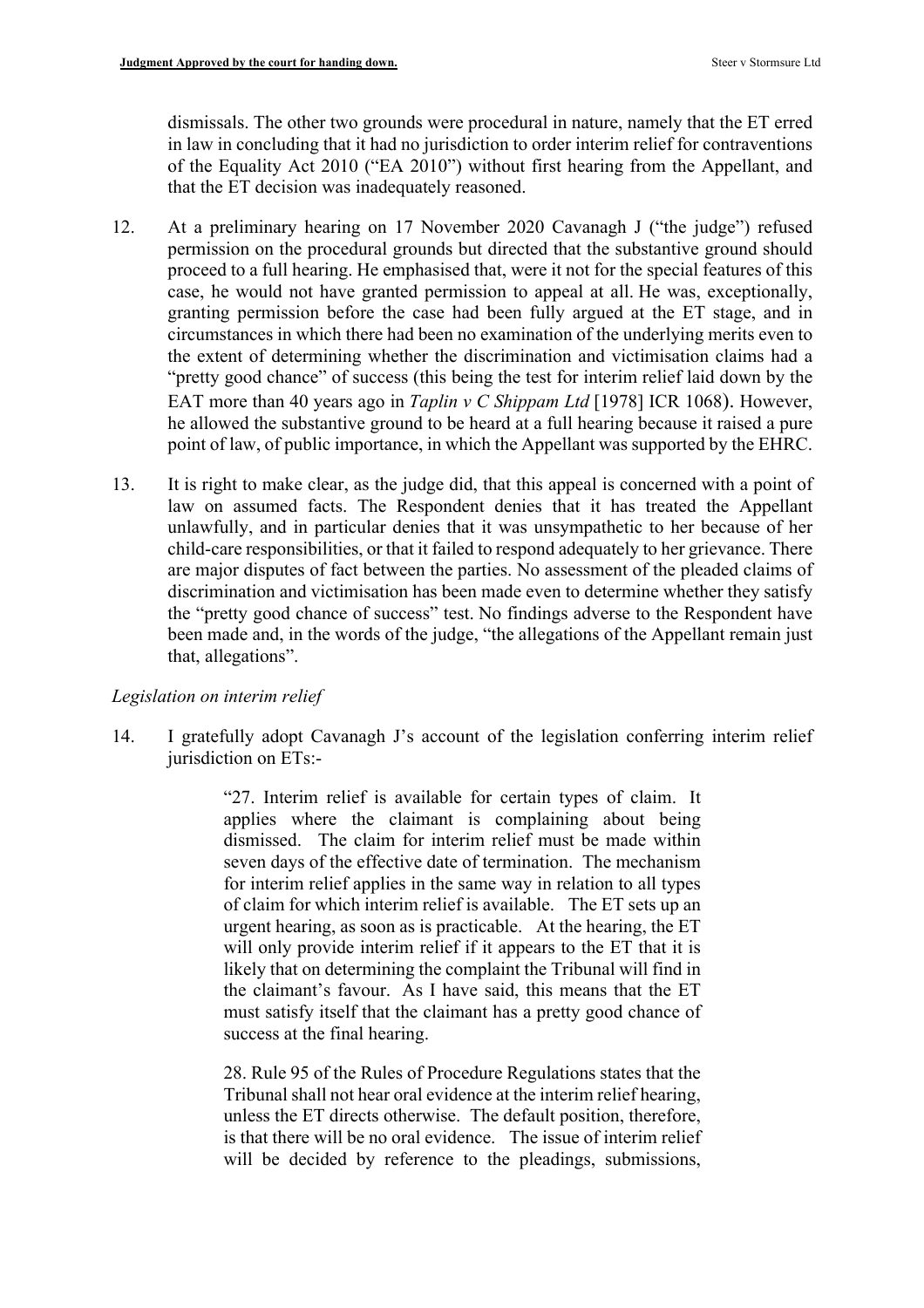written statements, and the review of a relatively small number of documents.

29. If the ET decides that interim relief should be granted, the employer is asked whether it is prepared to re-instate the claimant or, if not, to re-engage the claimant in another job on terms and conditions which are not less favourable than those which would have applied if the claimant had not been dismissed. If the employer indicates that it is prepared to reinstate the claimant, the ET makes an order to this effect. If the employer indicates that it is prepared to re-engage the claimant, and the claimant agrees, the ET makes an order for reengagement. If the claimant does not agree to re-engagement, and the ET considers the refusal to be reasonable, the ET will make an order for the continuation of the claimant's contract of employment. If the ET considers that the refusal is unreasonable, the ET will not make any order. If the employer refuses to agree to re-instatement or re-engagement, or the employer does not attend the interim relief hearing, the ET will make an order for the continuation of the claimant's contract of employment.

30. An order for the continuation of the claimant's contract of employment means that the contract of employment will continue in force for the purpose of pay or any other benefit derived from the employment, seniority, pension rights and other similar matters, and for the purpose of determining for any purpose the period for which the employee has been continuously employed, until the final determination or settlement of the claim. The ET specifies an amount which must be paid by the employer during each normal pay period. Such payments are taken into account for the purposes of calculation of damages for breach of contract or compensation for the breach of the relevant statutory right. The employer is not required to permit the claimant to carry on working.

31. The net effect of these provisions, therefore, is that a claim for interim relief, if successful, does not mean in practice that the ET will require the employer to permit the claimant to carry on working pending the determination or settlement of his or her claim. It is not the equivalent of a mandatory injunction or specific performance of the obligation to provide work. Rather, it means that the claimant will continue to receive his/her salary and other benefits in the period up to determination of claim or settlement. This is a valuable benefit, because it can take a number of months before a claim is finally determined (or even longer in complex cases, especially when there is a backlog of claims before the ET). It means that the claimant has a financial cushion whilst s/he is waiting for his/her claim to be heard. It is particularly valuable, because the employee will not have to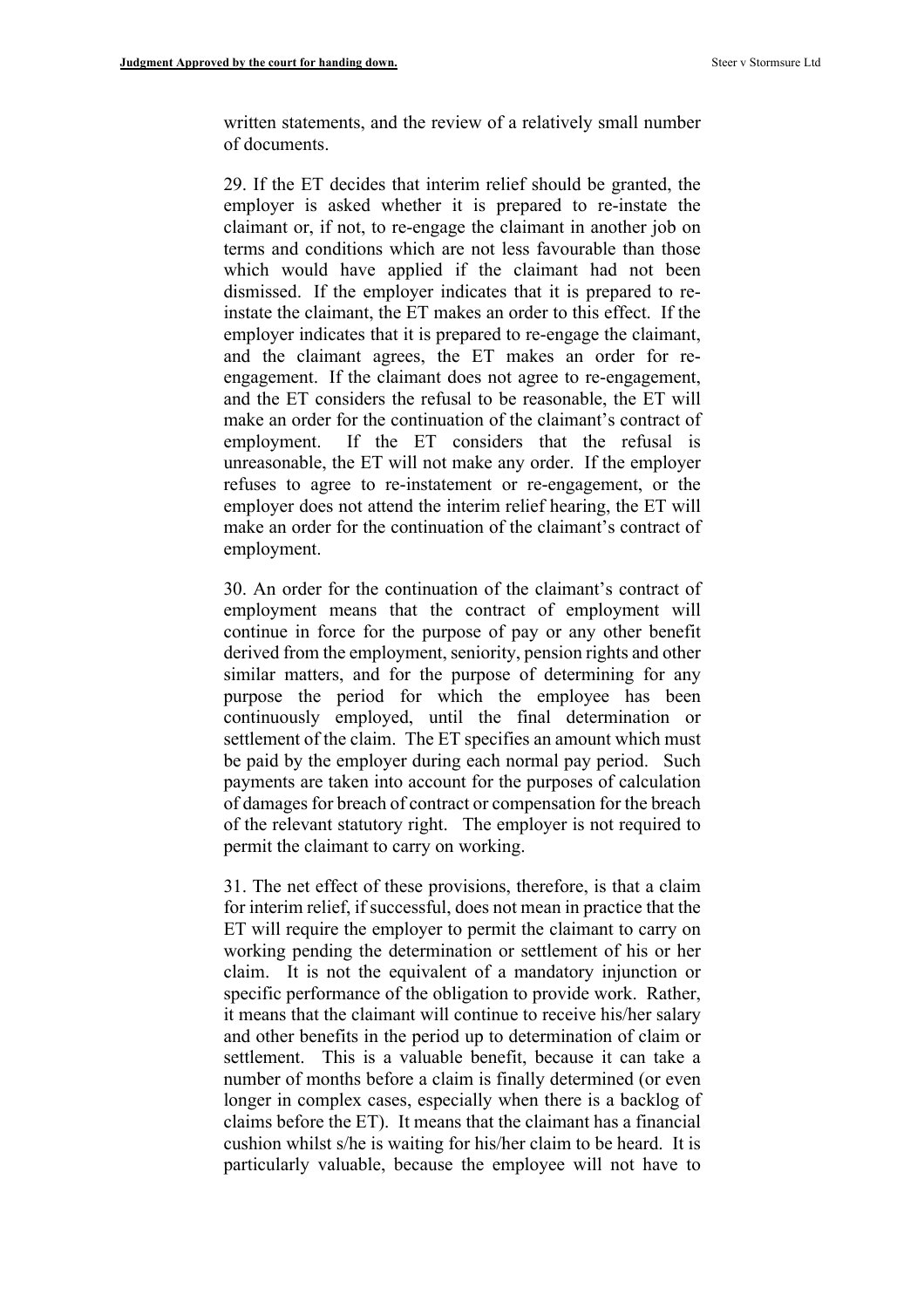repay the monies received, even if his or her claim ultimately fails. It also means that the employer has an ongoing financial commitment, which may mean that the employer is more amenable to settlement.

32. Interim relief was originally introduced by the Employment Protection Act 1975, and was limited to claims in which the alleged reason for dismissal was actual or proposed trade union membership or authorised union activities. It was introduced as a way of deterring lightning strikes which used to be a feature of the industrial relations landscape when a trade union official or activist was dismissed for trade union activities. In *Bombardier Aerospace/Short Brother v McConnell and others* [2008] IRLR 51 (Northern Ireland Court of Appeal), Girvan LJ said, at paragraph 7, that the purpose of interim relief was to "preserve the status quo until the full hearing" and that:

"The interim relief provisions were a response to the problem of dismissals of trade unionists which have the potential to generate suspicion of victimisation which on occasions can result in industrial unrest and industrial action. As pointed out in *Harvey on Industrial Relations and Employment Law* at paragraph 593, an application for interim relief is intended to head off industrial trouble before it begins or at least before it becomes too serious by allowing an employment tribunal to give a preliminary ruling at an emergency hearing."

33. Provision is made for interim relief in sections 128-132 of the ERA 1996, and in the Trade Union and Labour Relations (Consolidation) Act 1992 ("TULR(C)A"), sections 161- 167. There is also provision for interim relief in the Employment Relations Act 1999, section 12, and in the Employee Study and Training (Procedural Requirements) Regulations 2010 (SI 2010/155) ("the 2010 Regulations").

34. Pursuant to ERA section 128, an interim relief claim can be brought if the reason for dismissal is:

(1) Carrying out specified health and safety activities (such dismissal is automatically unfair under ERA 1996, sections  $101(1)(a)$  and  $(b)$ );

(2) Acting as a representative of members of the workforce for the purposes of Schedule 1 to the Working Time Regulations 1998 (ERA 1996, section 101A(d));

(3) Acting as a trustee of an occupational pension scheme (ERA 1996, section 102(1));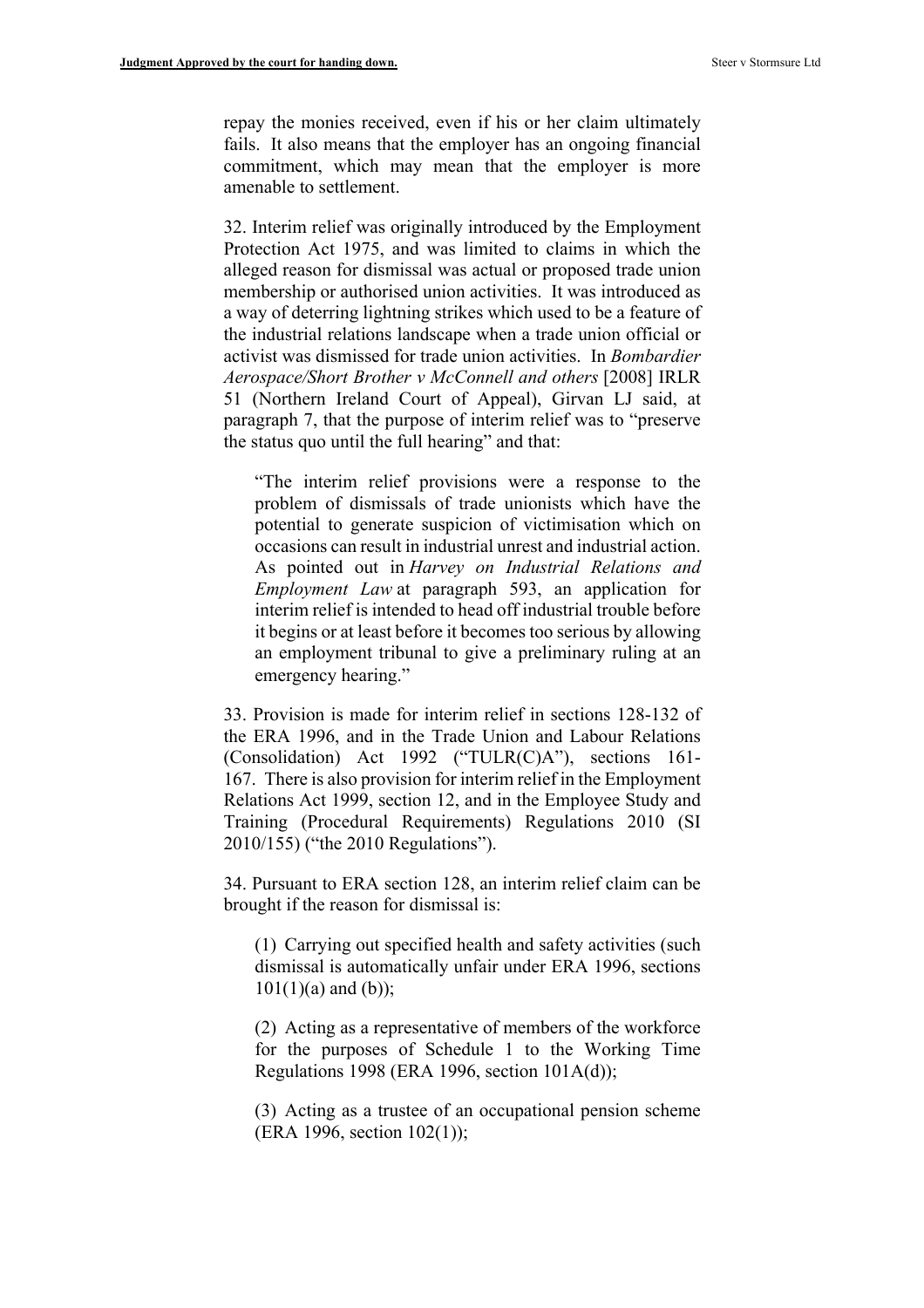(4) Acting as an employee representative for redundancy or TUPE purposes (ERA 1996, section 103);

(5) Making a protected disclosure (ERA 1996, section 103A);

(6) Being made redundant, when the selection was made on the basis that the claimant was seeking trade union recognition (TULR(C)A, Schedule A1, paragraph 162); and

(7) The claimant was on a blacklist (ERA 1996, section 104F).

35. Pursuant to TURL(C)A, section 162, interim relief is available if the claimant was dismissed on grounds relating to union membership or activities (which is automatically unfair pursuant to TULR(C)A, section 152)."

(The judge went on to describe two further categories of case which I need not set out in this judgment.)

15. Sections 128-130 of the 1996 Act provide:

### "**128.—Interim relief pending determination of complaint.**

(1) An employee who presents a complaint to an employment tribunal that he has been unfairly dismissed and—

(a) that the reason (or if more than one the principal reason) for the dismissal is one of those specified in—

(i) section  $100(1)(a)$  and (b),  $101A(1)(d)$ ,  $102(1)$ ,  $103$  or 103A, or

(ii) paragraph 161(2) of Schedule A1 to the Trade Union and Labour Relations (Consolidation) Act 1992, or

(b) that the reason (or, if more than one, the principal reason) for which the employee was selected for dismissal was the one specified in the opening words of section 104F(1) and the condition in paragraph (a) or (b) of that subsection was met,

may apply to the tribunal for interim relief.

(2) The tribunal shall not entertain an application for interim relief unless it is presented to the tribunal before the end of the period of seven days immediately following the effective date of termination (whether before, on or after that date).

(3) The tribunal shall determine the application for interim relief as soon as practicable after receiving the application.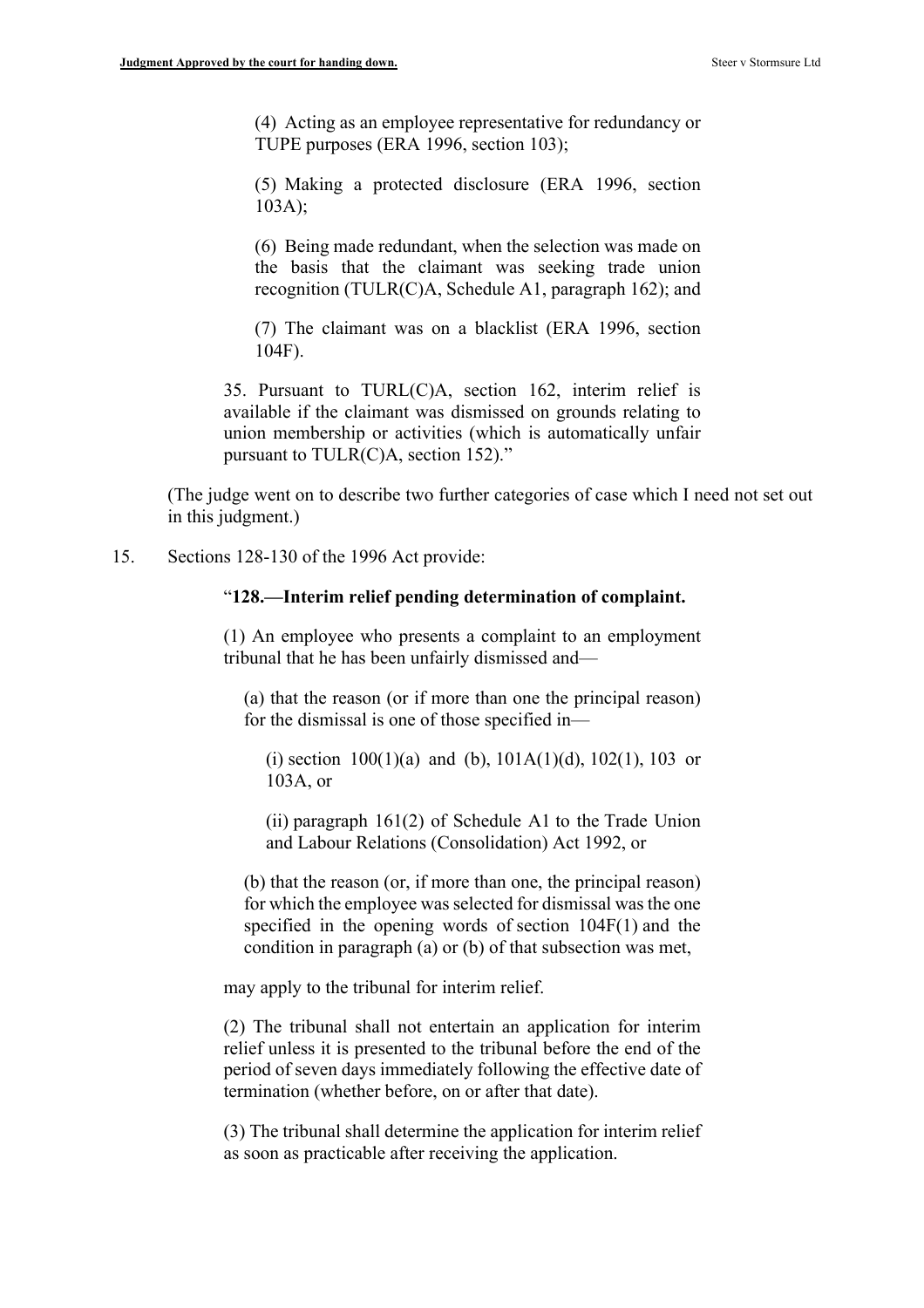(4) The tribunal shall give to the employer not later than seven days before the date of the hearing a copy of the application together with notice of the date, time and place of the hearing.

(5) The tribunal shall not exercise any power it has of postponing the hearing of an application for interim relief except where it is satisfied that special circumstances exist which justify it in doing so.

### **129.— Procedure on hearing of application and making of order.**

(1) This section applies where, on hearing an employee's application for interim relief, it appears to the tribunal that it is likely that on determining the complaint to which the application relates the tribunal will find—

(a) that the reason (or if more than one the principal reason) for the dismissal is one of those specified in—

(i) section  $100(1)(a)$  and (b),  $101A(1)(d)$ ,  $102(1)$ ,  $103$  or 103A, or

(ii) paragraph  $161(2)$  of Schedule A1 to the Trade Union and Labour Relations (Consolidation) Act 1992, or

(b) that the reason (or, if more than one, the principal reason) for which the employee was selected for dismissal was the one specified in the opening words of section 104F(1) and the condition in paragraph (a) or (b) of that subsection was met.

(2) The tribunal shall announce its findings and explain to both parties (if present)—

(a) what powers the tribunal may exercise on the application, and

(b) in what circumstances it will exercise them.

(3) The tribunal shall ask the employer (if present) whether he is willing, pending the determination or settlement of the complaint—

(a) to reinstate the employee (that is, to treat him in all respects as if he had not been dismissed), or

(b) if not, to re-engage him in another job on terms and conditions not less favourable than those which would have been applicable to him if he had not been dismissed.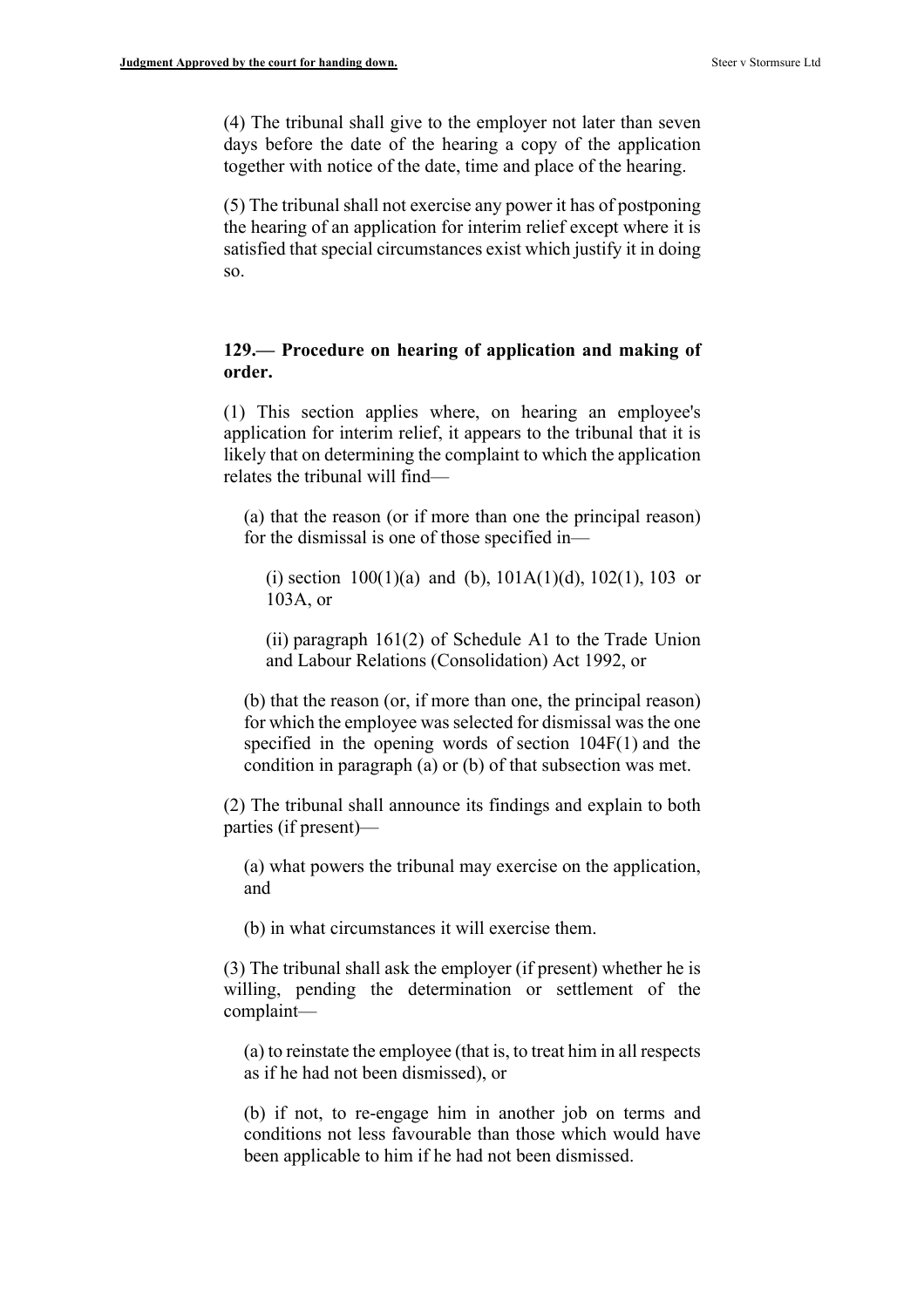(4) For the purposes of subsection (3)(b) "terms and conditions not less favourable than those which would have been applicable to him if he had not been dismissed" means, as regards seniority, pension rights and other similar rights, that the period prior to the dismissal should be regarded as continuous with his employment following the dismissal.

(5) If the employer states that he is willing to reinstate the employee, the tribunal shall make an order to that effect.

(6) If the employer—

(a) states that he is willing to re-engage the employee in another job, and

(b) specifies the terms and conditions on which he is willing to do so,

the tribunal shall ask the employee whether he is willing to accept the job on those terms and conditions.

(7) If the employee is willing to accept the job on those terms and conditions, the tribunal shall make an order to that effect.

(8) If the employee is not willing to accept the job on those terms and conditions—

(a) where the tribunal is of the opinion that the refusal is reasonable, the tribunal shall make an order for the continuation of his contract of employment, and

(b) otherwise, the tribunal shall make no order.

(9) If on the hearing of an application for interim relief the employer—

(a) fails to attend before the tribunal, or

(b) states that he is unwilling either to reinstate or re-engage the employee as mentioned in subsection (3),

the tribunal shall make an order for the continuation of the employee's contract of employment.

## **130.— Order for continuation of contract of employment.**

(1) An order under section 129 for the continuation of a contract of employment is an order that the contract of employment continue in force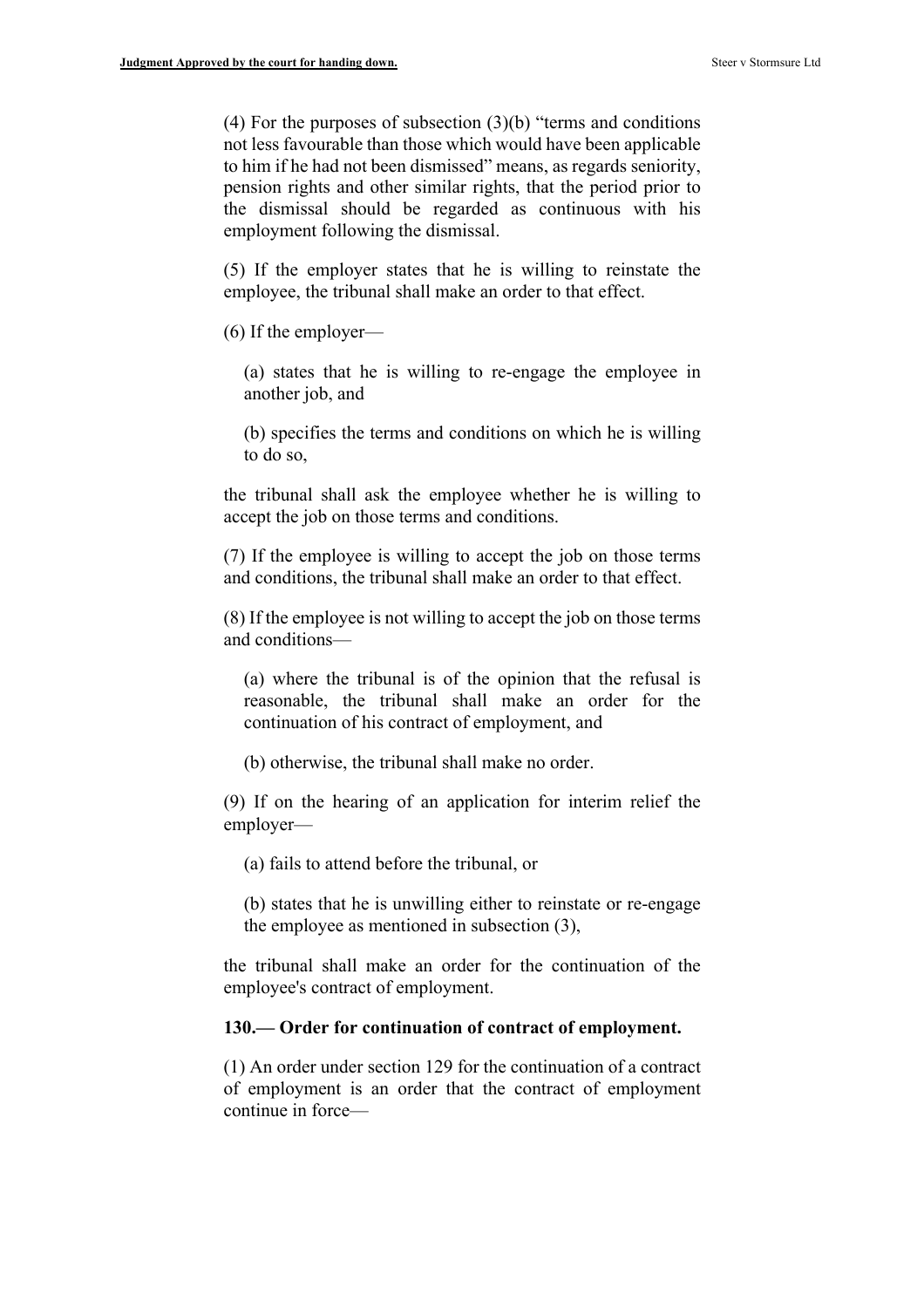(a) for the purposes of pay or any other benefit derived from the employment, seniority, pension rights and other similar matters, and

(b) for the purposes of determining for any purpose the period for which the employee has been continuously employed,

from the date of its termination (whether before or after the making of the order) until the determination or settlement of the complaint.

(2) Where the tribunal makes such an order it shall specify in the order the amount which is to be paid by the employer to the employee by way of pay in respect of each normal pay period, or part of any such period, falling between the date of dismissal and the determination or settlement of the complaint.

(3) Subject to the following provisions, the amount so specified shall be that which the employee could reasonably have been expected to earn during that period, or part, and shall be paid—

(a) in the case of a payment for any such period falling wholly or partly after the making of the order, on the normal pay day for that period, and

(b) in the case of a payment for any past period, within such time as may be specified in the order.

(4) If an amount is payable in respect only of part of a normal pay period, the amount shall be calculated by reference to the whole period and reduced proportionately.

(5) Any payment made to an employee by an employer under his contract of employment, or by way of damages for breach of that contract, in respect of a normal pay period, or part of any such period, goes towards discharging the employer's liability in respect of that period under subsection (2); and, conversely, any payment under that subsection in respect of a period goes towards discharging any liability of the employer under, or in respect of breach of, the contract of employment in respect of that period.

(6) If an employee, on or after being dismissed by his employer, receives a lump sum which, or part of which, is in lieu of wages but is not referable to any normal pay period, the tribunal shall take the payment into account in determining the amount of pay to be payable in pursuance of any such order.

(7) For the purposes of this section, the amount which an employee could reasonably have been expected to earn, his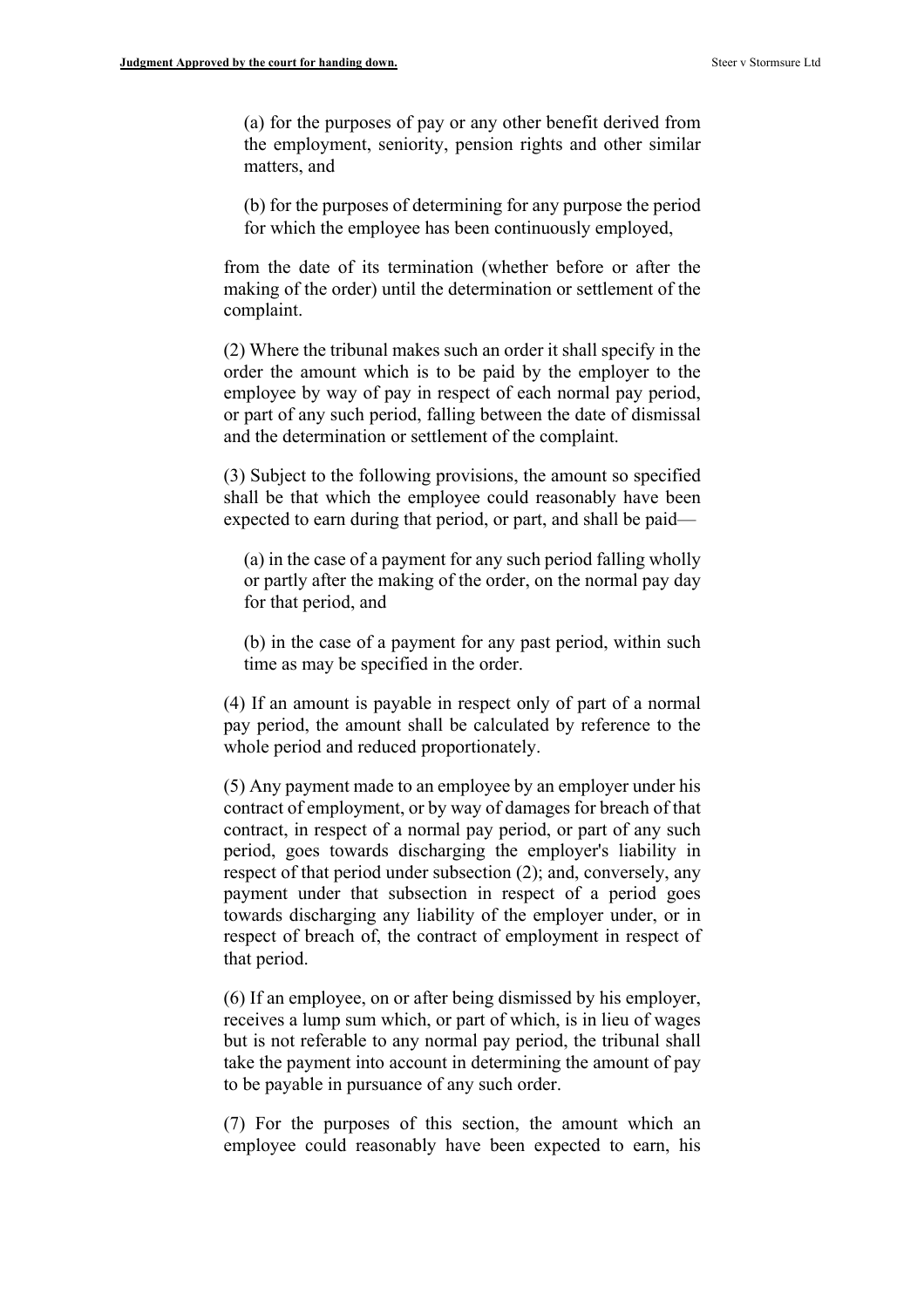normal pay period and the normal pay day for each such period shall be determined as if he had not been dismissed."

## *The hearings in the EAT*

- 16. At the preliminary hearing before Cavanagh J on 17 November 2020 the Appellant was relying on EU law as well as the ECHR. The appeal was treated as urgent because of an argument that the EAT's ruling on points of EU law (though not on points of human rights law) would be ineffective unless it was handed down before the end of December 2020 when the transitional provisions for the UK's withdrawal from the European Union were to come to an end.
- 17. At that stage only Ms Steer and the Respondent company were parties to the appeal. Cavanagh J directed that notice was to be given to the Government Legal Department to enable the Secretary of State to be represented at the final hearing. In the fairly short time available the GLD did not take any steps to become involved before the EAT, at least partly because of the pressures of the pandemic, and accordingly the judge was only addressed by Mr Milsom for the Appellant and Mr McHugh for the Respondent.
- 18. After hearing argument on 15 and 16 December Cavanagh J handed down judgment on 21 December 2020. Mr Milsom and Mr McHugh both recorded before us their appreciation of his having produced a 195-paragraph judgment addressing each of the many points of law raised before him in so short a time, and I would do the same: it is a characteristically careful and lucid judgment, even though I do not agree with the judge on every point.
- 19. Since the Appellant's three grounds of appeal to the EAT on EU law have not been pursued on appeal to this court I will only record the judge's conclusions on one of them, namely equivalence, because it is linked to part of the ECHR arguments raised before us. Cavanagh J held that claims for discrimination are comparable to claims by whistleblowers under what is now s 103A of the 1996 Act for the purposes of the doctrine of equivalence in EU law but that there was no breach of the equivalence principle caused by the unavailability of interim relief in claims for discrimination. He said at [128]:-

"This is for two cumulative reasons. The first is that, in my view, taken in the round, the procedural/remedies features of discrimination/victimisation cases are no less favourable than the relevant features of s 103A claims. The second is, that even if I am wrong on the first point, the proviso applies, namely that the equivalence principle is not infringed because, even if the procedures/remedies for discrimination/victimisation claims are less favourable than for s 103A claims, they are not less favourable than for another similar action of a domestic nature, namely a claim for "ordinary" unfair dismissal, which does not have provision for interim relief."

# *The issues under the ECHR*

20. Mr Milsom does not argue in this case that his client's rights under Articles 6, 8 or A1P1 of the Convention have been infringed without reference to Article 14, but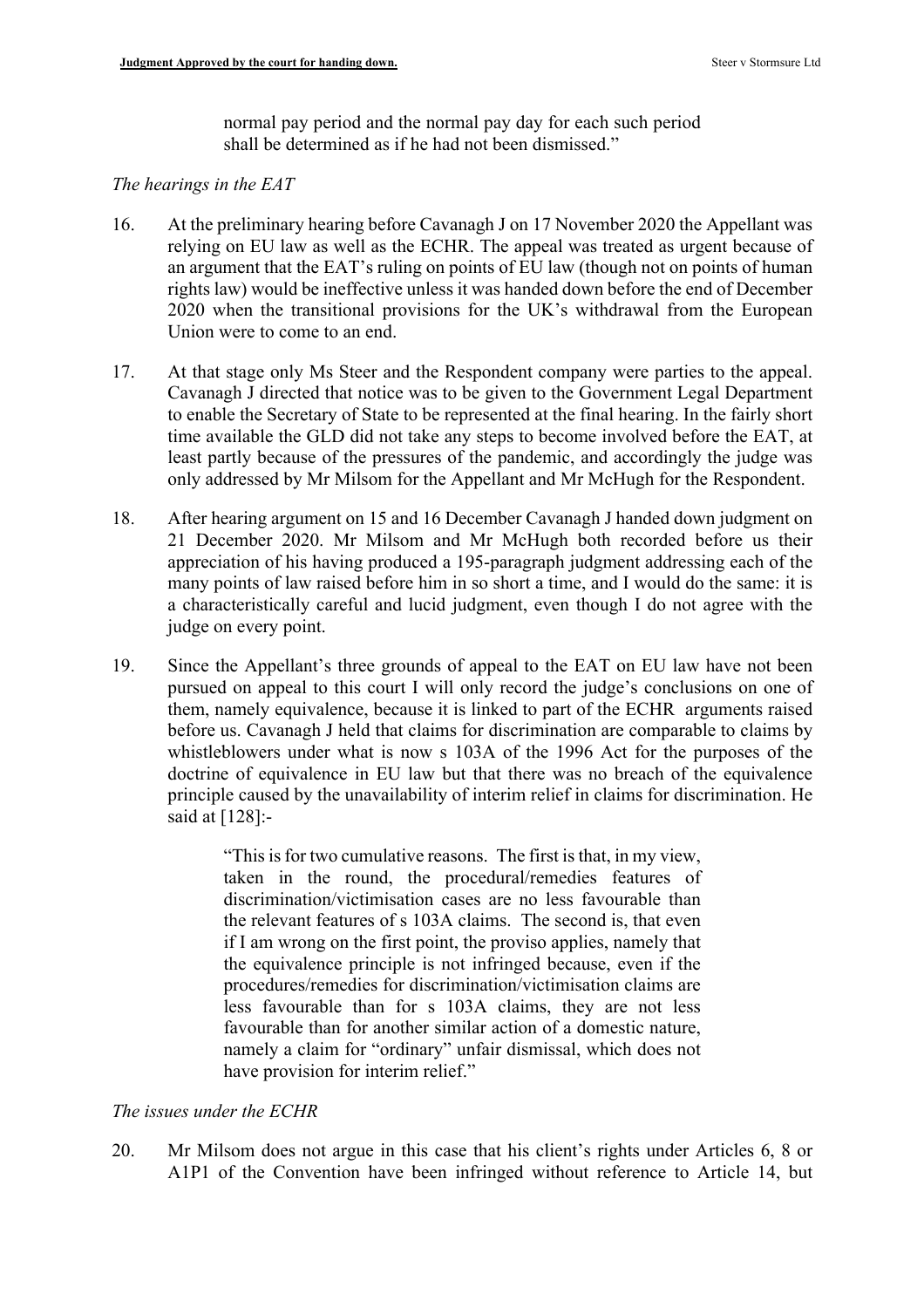submits that the unavailability of interim relief in discrimination claims involving a dismissal amounts to unlawful discrimination in breach of Article 14 when read with Article 6, Article 8 or A1P1. He relies on the status of sex, alternatively on the Appellant's "other status" of being a person who claims that she was dismissed on discriminatory grounds.

21. The classic four-stage approach to considering whether there has been an infringement of Article 14 was set out by Lady Black *in R (Stott) v Secretary of State for Justice* [2018] UKSC 59; [2020] AC 51 at [8]:

> "In order to establish that different treatment amounts to a violation of article 14 , it is necessary to establish four elements. First, the circumstances must fall within the ambit of a Convention right. Secondly, the difference in treatment must have been on the ground of one of the characteristics listed in article 14 or "other status". Thirdly, the claimant and the person who has been treated differently must be in analogous situations. Fourthly, objective justification for the different treatment will be lacking.

> It is not always easy to keep the third and the fourth elements entirely separate, and it is not uncommon to see judgments concentrate upon the question of justification, rather than upon whether the people in question are in analogous situations. Lord Nicholls of Birkenhead captured the point at para 3 of *R (Carson) v Secretary of State for Work and Pensions* [2006] 1 AC 173. He observed that once the first two elements are satisfied:

> 'the essential question for the court is whether the alleged discrimination, that is, the difference in treatment of which complaint is made, can withstand scrutiny. Sometimes the answer to this question will be plain. There may be such an obvious, relevant difference between the claimant and those with whom he seeks to compare himself that their situations cannot be regarded as analogous. Sometimes, where the position is not so clear, a different approach is called for. Then the court's scrutiny may best be directed at considering whether the differentiation has a legitimate aim and whether the means chosen to achieve the aim is appropriate and not disproportionate in its adverse impact'."

- 22. Before the EAT it was conceded that the matter in question came within the ambit of Article 6; the judge therefore held that it was unnecessary for him to address the "somewhat more complicated questions" of whether it also came within the ambit of Article 8 and/or A1P1.
- 23. It was likewise conceded in the EAT that the Appellant had a relevant status for the purposes of Article 14. Cavanagh J referred to a previous decision of his own in *R (Leighton) v Lord Chancellor* [2020] EWHC 336 (Admin). Having done so he held:-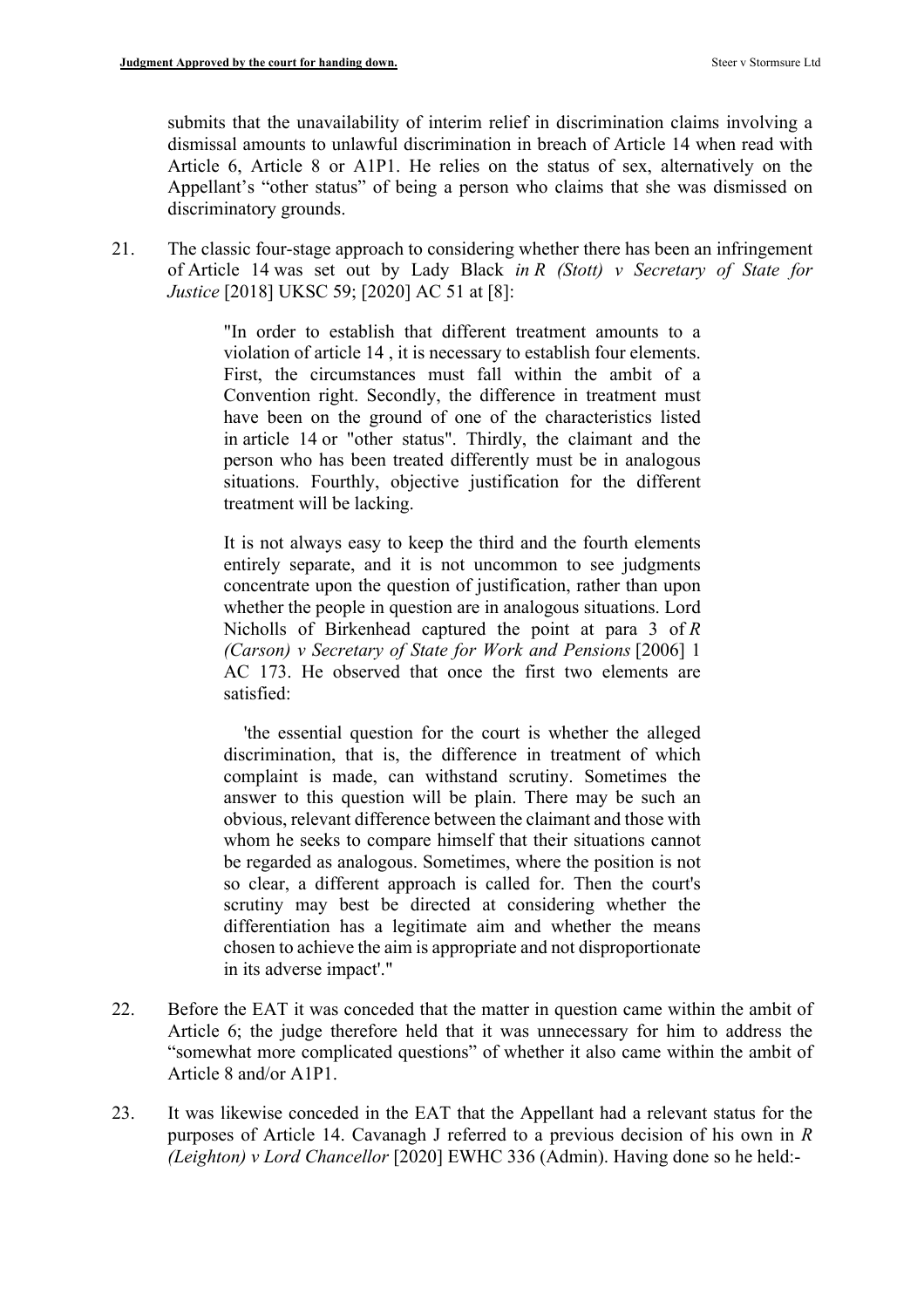"184. In my judgment, the relevant status is the "other status" of being an individual who wishes to bring a claim of dismissal/victimisation arising from dismissal, rather than the core status of gender. Applying the law as I summarised it in *Leighton*, the status of being a litigant in such a claim, or someone who wishes to bring such a claim, is capable of being an "other status". It is similar to the category of "persons who have brought a claim for discrimination in the County Court" which I held in *Leighton* to be a valid "other status" (see *Leighton* at paragraph 183). On the other hand, I do not think that the core status of gender is a relevant status for the purposes of these proceedings. The problem about which the Appellant claims - not being able to claim interim relief - is not specific to women, as it applies to anyone with any protected characteristic who wishes to bring a claim for discrimination/victimisation arising from dismissal. As I have said, every person has at least a few protected characteristics and so is potentially a person who might wish to bring a claim for discrimination/victimisation relating to dismissal. Mr Milsom submitted that being female was a core status because women are more likely to need to bring a discrimination complaint. He submitted that there is a passage in Baroness Hale's judgment in the *UNISON* case, at paragraphs 125-130, which shows that if women bring the majority of discrimination claims, then anything that is detrimental to such claims is indirectly discriminatory against women. I am not sure that the passage relied upon, which was obiter, goes that far, but in any event, I do not need to resolve the matter because I have found that the Appellant has a status for the purpose of Article 14."

185. Mr Milsom suggested that the difference between a core status and an "other status" may matter, because the test for justification is stricter where a core status is concerned. This is because of what Lord Walker described as the "concentric circles" of statuses warranting protection under Article 14, in *R (RJM) v SSWP* [2008] UKHL 63, [2009] 1 AC 311: the rigour of the test for justification varies from status to status. However, in my judgment the standard of scrutiny would be essentially the same, whether the relevant status is gender or whether consists of claimants in discrimination/victimisation cases. Although it is not a core status, such claimants have an important status, since they are seeking to enforce fundamental rights."

24. Turning to the questions of analogous situation and justification Cavanagh J said:-

"186. In my judgment, this is the paradigm type of case of the sort identified by Lady Black in *Stott* and Lord Nicholls in *Carson*, in which it would be artificial to look at the question of whether claimants in discrimination/victimisation claims are in an analogous situation with those who have s103A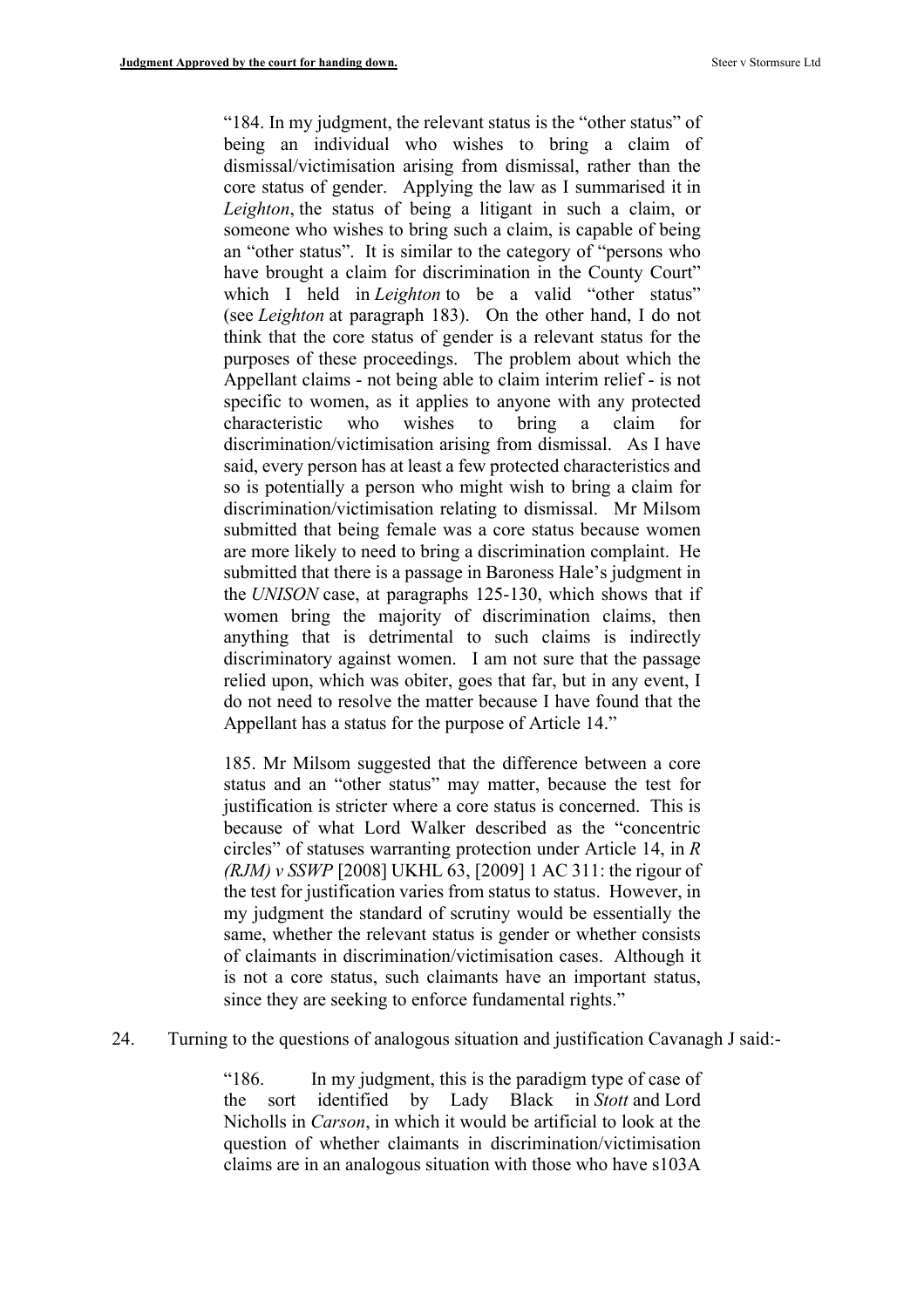claims separately from the question of justification. In other words, the real question is whether there are differences between the two categories of claims which justify the availability of interim relief for one but not the other.

187. As Mr Milsom submits, what needs to be justified is the difference in treatment: see *AL (Serbia) v Secretary of State for the Home Department* [2008] UKHL 42; [2008] 1 WLR 1434, at paragraph 38.

188. As for the standard of scrutiny, this is a matter on which submissions from counsel for the Government would have been welcome. This is not an issue which is concerned with public expenditure. It is to some extent concerned with the allocation of public resources, in that the extension of interim relief to some discrimination/victimisation cases will have an impact upon the Employment Tribunal system, in that it will increase the case-load. It involves a matter of political judgment. There has been much debate in recent case-law about whether the appropriate test is the conventional proportionality test (is it a proportionate means of achieving a legitimate aim?) or the stricter test pursuant to which the court will not interfere unless the treatment is manifestly without reasonable proportion. However, in my judgment, this is a case in which there is no material difference between the application of the conventional proportionality test, giving appropriate weight to and respect to the judgment of the executive or legislature, and the "manifestly without reasonable foundation" test (see *R* (*Drexler) v Leicestershire CC* [2020] EWCA Civ 502, at paragraph 76, and *R (Adiatu) v HM Treasury* [2020] EWHC 1554, at paragraph 62).

189. In any event, the question of what standard of justification is applicable in this case is moot, because, whatever it is, no justification is established, or even put forward. The burden is on the respondent, or the Government if it has intervened, to put forward the aim that the difference in treatment is directed towards, and then to show that the means adopted is proportionate. The Government has not intervened and so has not put forward any justification. Frankly, and entirely properly, Mr McHugh on behalf of the Respondent has said that he is not in a position to advance any particular justification. His client is a private sector business which has no reason to be privy to the reasons why interim relief is available for some employment claims but not for others.

190. In these circumstances, I do not think that it is appropriate for me to speculate about what potential justifications there might be. I have set out a number of considerations at paragraphs 151-158 of this judgment which may or may not be the reasons for the availability of interim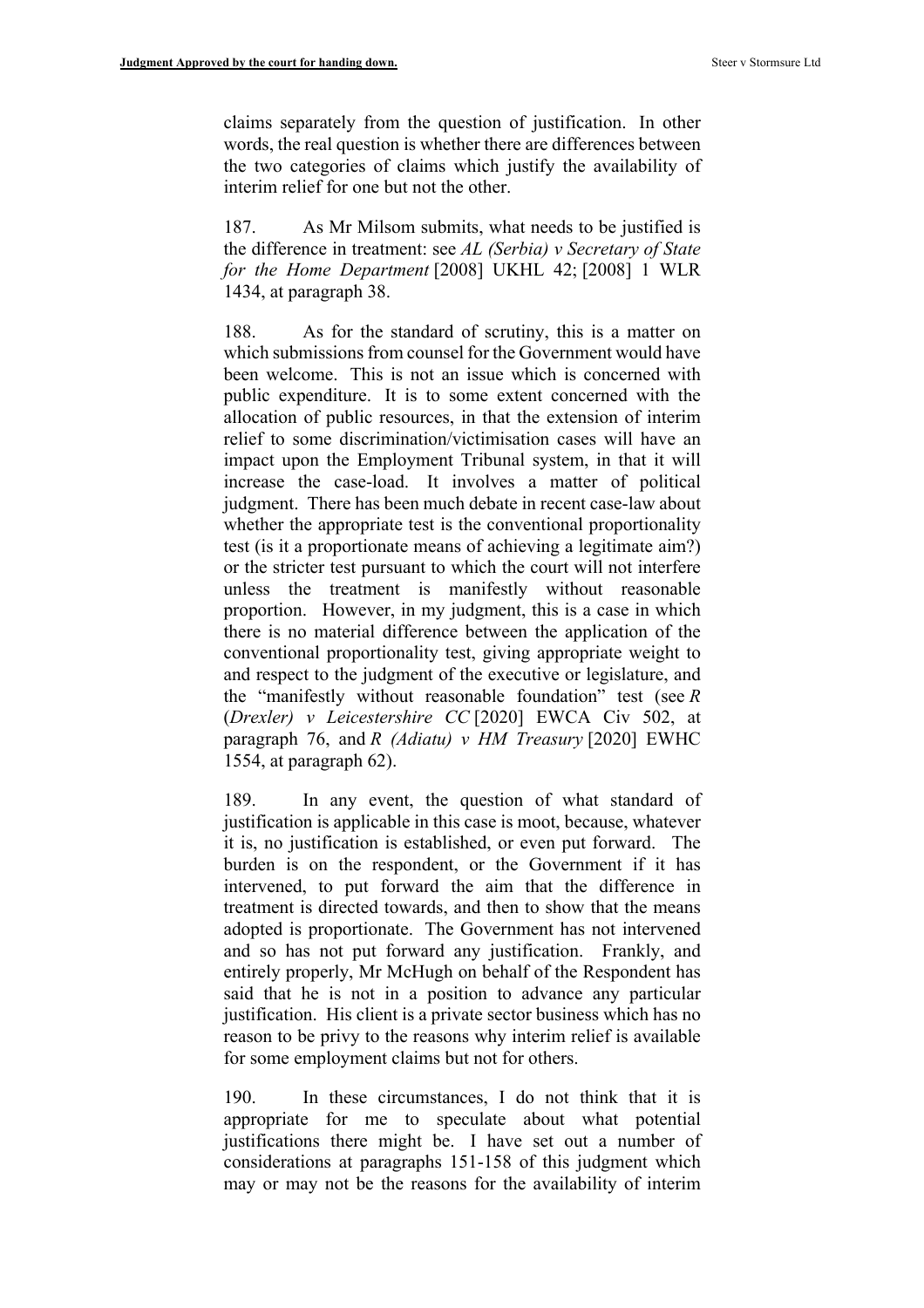relief for s103A cases, but not discrimination/victimisation cases, and which may or may not mean that the difference in treatment is proportionate. It may be relevant, when evaluating any potential justifications, that the procedures and remedies for discrimination/victimisation claims arising from dismissal provide an effective remedy, even without interim relief. But, as I said in that section of this judgment, I am not in a position to evaluate the potential justifications, at least not without assistance from submissions and perhaps evidence on behalf of the Government.

191. It follows that I am not saying that the difference in treatment is incapable of justification. Rather, the position is that, through no fault of its own, the Respondent has been unable to satisfy the burden of justifying the difference in treatment for Article 14 purposes. In the absence of a justification being put forward, the breach is established: see *Gilham*, at paragraphs 36 and 37.

192. It follows that the Appellant has succeeded in establishing that the difference in treatment relating to interim relief as it affects those who bring a claim, or who wish to bring a claim, in relation to discrimination/victimisation arising from dismissal, and those who bring a claim or who wish to bring a claim for automatic unfair dismissal under ERA s103A, is a breach of ECHR Article 14, when read with Article 6."

25. Finally, on remedy, the judge said:-

"193. … The only potential remedy that the EAT could grant would be to read words into the EA 2010 in a way which reversed the effect of the breach of Article 14, in order to give the domestic legislation a conforming interpretation in accordance with the HRA, section 3. However, as section 3 states, a conforming interpretation can only be adopted "so far as it is possible to do so". For the reasons given earlier in this judgment, I have taken the view that it is not possible for a conforming interpretation to be applied to the ERA 2010, because that would cross the line between interpretation and quasi-legislation, and because to do so would require the EAT to take decisions for which it is not equipped and would give rise to important practical repercussions which the EAT is not equipped to evaluate.

194. It follows that I must dismiss the Appellant's appeal relating to Article 14 of the ECHR.

195. For the reasons that are set out in this judgment, the Appellant's appeal is dismissed. The Claimant has sought permission to appeal to the Court of Appeal on the ECHR point. Since I have held that there has been a breach of Article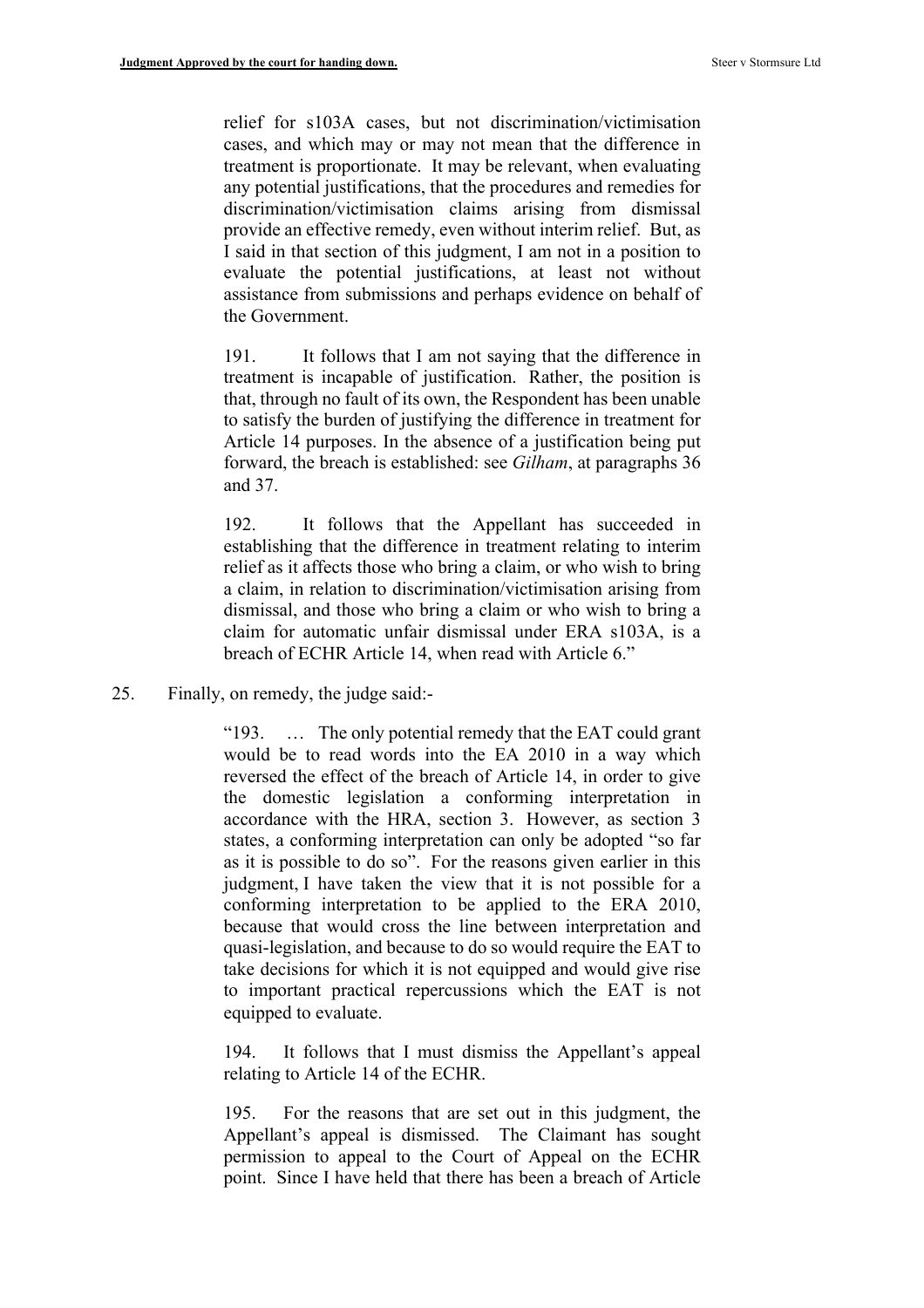14, it is appropriate to grant permission to appeal so that the Court of Appeal may have the opportunity to consider this issue and, if considered appropriate, grant the declaration of incompatibility which the EAT does not have jurisdiction to grant. Accordingly, I have granted permission to appeal."

#### *The appeal to this court*

26. The judge gave written reasons for his grant of permission to appeal. He wrote:-

"The appellant seeks permission to appeal in relation to the Article 14 ECHR ground. I concluded that there had been a breach of Article 14, but that it was not possible to grant relief for this breach because:

a) it was not possible to apply a conforming interpretation to the Equality Act 2010 so as to read in a right to claim interim relief for claimants in discrimination/victimisation claims arising from dismissals; and

b) the EAT does not have the power to grant a declaration of incompatibility.

I have granted permission to appeal so that the Court of Appeal can consider the Article 14 issue and, if the court finds there to be a breach, the Court can consider whether to make a declaration of incompatibility. This appeal raises a point of law of general public importance.

For the avoidance of doubt I grant permission not only so the Court of Appeal can consider whether to make a declaration of incompatibility but also so that the court can consider the other two grounds raised in the application for PTA, namely whether the relevant status for the purposes of the Article 14 challenge is sex, and whether it is possible to apply a conforming interpretation to the Equality Act 2010.

Finally, as explained in the judgment, I did not hear full argument on the potential justification, if any, for the difference in treatment, as regards interim relief, between discrimination/victimisation claims concerning dismissals and s.103A claims for unfair dismissal arising from protected disclosures. The Government Equalities Office was given the opportunity to intervene in the appeal to the EAT but did not do so. Given the wide general importance of this case the parties should make contact once again with the Government Legal Department so as to provide the GLD with a copy of this judgment and order and to give the GLD and the Government Equalities Office the opportunity to consider whether they wish to apply to intervene at the Court of Appeal stage."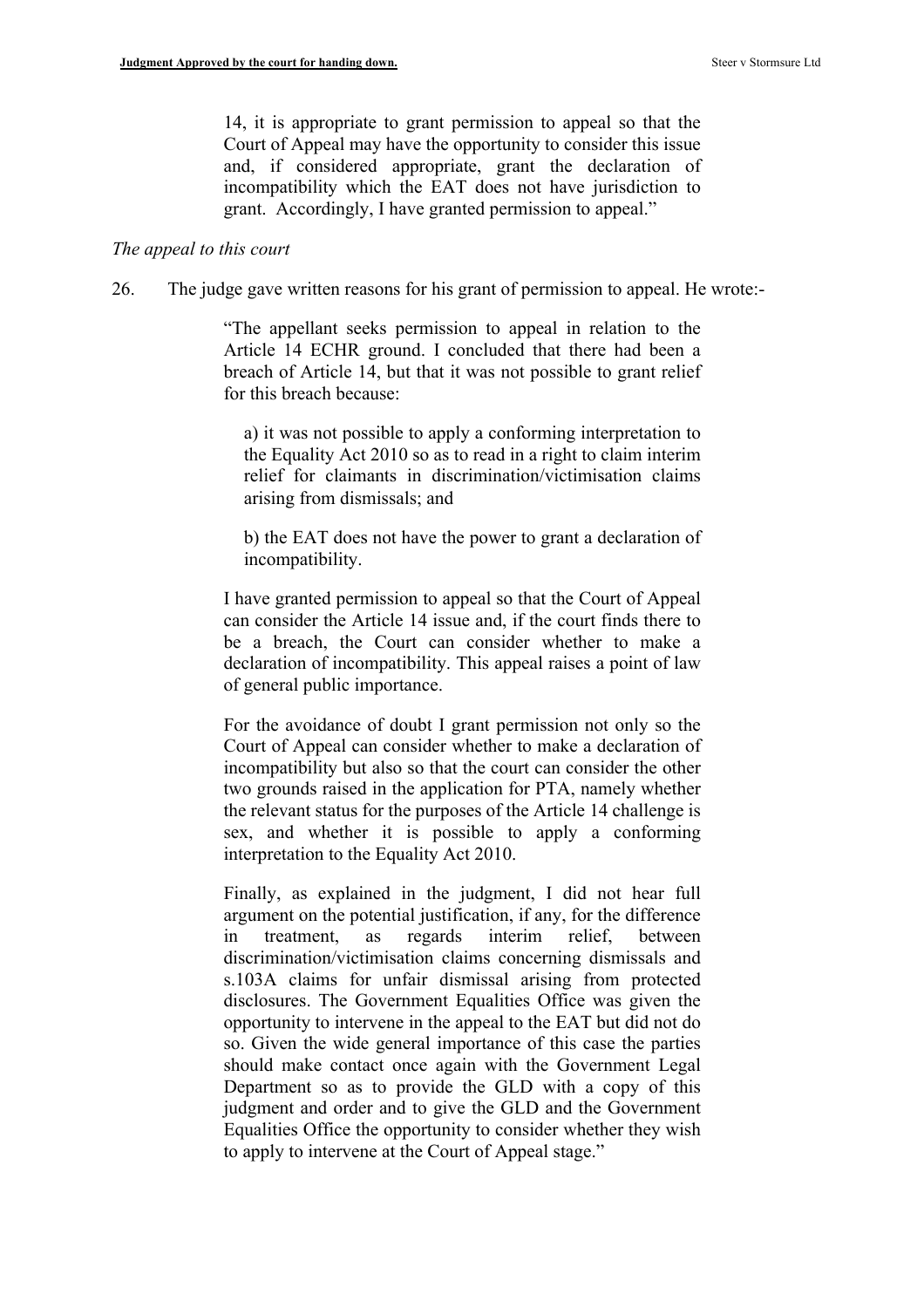- 27. The GLD was duly notified pursuant to CPR 19.4A that the Appellant was seeking a declaration of incompatibility and was supplied with a copy of the judgment and the judge's order which I have just recited. (If anyone reading this judgment now or in the future wonders what this case has to do with international trade, the answer is nothing: it is simply that currently a single individual is both Minister for Women and Equalities and Secretary of State for International Trade). The Secretary of State duly sought to take part in the appeal.
- 28. Although initially some procedural quibbles were raised the case has very sensibly been argued before us on its merits. The Secretary of State cannot be bound by concessions as to the law made on behalf of the Respondent company in the EAT. We are not concerned with whether the Respondent has in fact discriminated against Ms Steer – as noted, that is an issue yet to be tried – but with whether the relevant legislation infringes her human rights. Moreover, since the Secretary of State is entitled to address the court on the compatibility of the legislation we are considering with the ECHR, it would have been artificial to exclude Mr Purchase from making submissions on the issues of law generally, and Mr Milsom did not argue that he should be so excluded. I am grateful for the assistance we received from all three counsel in the case.

# *The grounds of appeal*

- 29. Mr Milsom submits that the judge was wrong to find that the Appellant could not rely on the core status of sex for Article 14 purposes, and further erred in holding that the duty of purposive construction could not extend to reading down the Equality Act 2010 so as to render it Convention-compliant by making interim relief available in discrimination cases. Alternatively, he submits that as a last resort this court should (as the judge could not, sitting in the EAT) make a declaration of incompatibility.
- 30. For the Secretary of State Mr Purchase, supported by Mr McHugh for the Respondent, submits that there has been no contravention of Article 14 at all and that the appeal should be dismissed for any or all of the following reasons:
	- i) The subject matter of the case does not fall within the ambit of a substantive Convention right and accordingly Article 14 does not apply;
	- ii) The Appellant was not treated differently on any prohibited ground within the meaning of Article 14;
	- iii) The Appellant and her comparator (a hypothetical dismissed whistleblower) are not in analogous situations;
	- iv) The absence of a right to seek interim relief in a claim under the 2010 Act is justified;

Mr Purchase also submitted that it is not possible to read down the relevant legislation so as to confer such a right.

# *Ambit*

31. Notwithstanding the concession made by Mr McHugh and accepted by Cavanagh J in the EAT, I do not agree that this case comes within the ambit of Article 6. Lord Walker of Gestingthorpe said in *Matthews v Ministry of Defence* [2003] 1 AC 1163 at [142]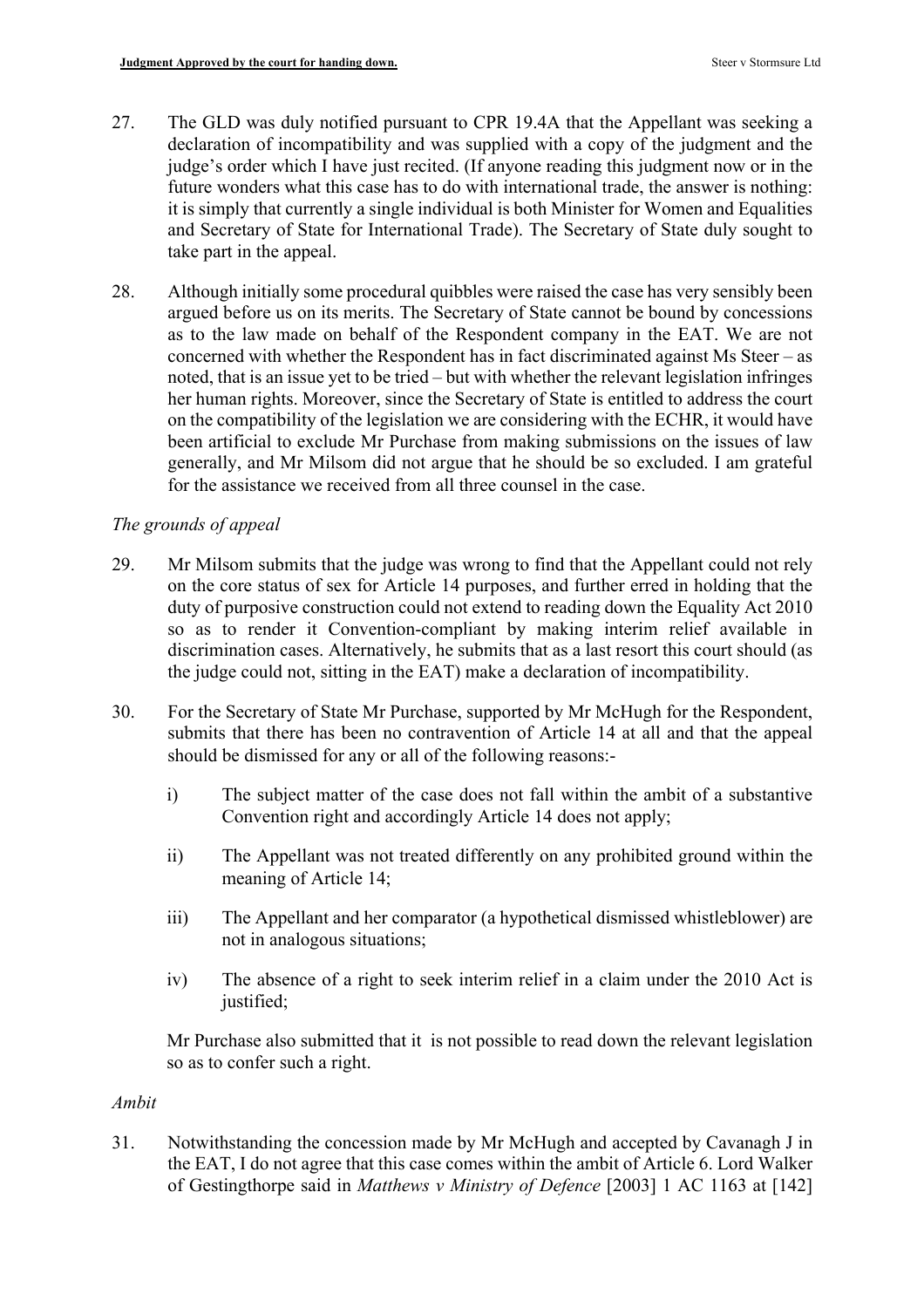that it is "clear that Article 6 is in principle concerned with the procedural fairness and integrity of a state's judicial system, not with the substantive content of its national  $law$ ".

- 32. In *Kehoe v UK* [2008] 2 FLR 1014 the father had stopped making child support payments to the mother. She could not bring a court claim against him directly because the Child Support Act 1991 required her to use the Child Support Agency (CSA) as a "collection service"; and the CSA's backlog of cases meant that substantial arrears built up. She complained that the 1991 Act had deprived her of access to the courts to enforce her civil rights and to that extent was therefore incompatible with Article 6. The ECtHR rejected her claim. She had not been denied access to a court, as she could have brought judicial review proceedings against the CSA or the Secretary of State seeking an order directing them to take appropriate and expeditious action. The court repeated at [47] the familiar phrase that "Article 6 does not impose any requirements as to the contents of domestic law".
- 33. I accept Mr Purchase's submission that the Appellant does not have any right to interim relief under domestic law, and that her complaint that the ET cannot make an order for interim relief is thus not within the ambit of Article 6.
- 34. As to Article 8, however, the position is less clear cut. In *Wandsworth LBC v Vining*  [2017] EWCA Civ 1092; [2018] ICR 499, in the course of a detailed consideration of Strasbourg case law, Underhill LJ said at [47] that "the mere fact of termination of employment is not sufficient of itself to make article 8 applicable", and that in paragraph 109 of *Martinez v Spain* (2014) 60 EHRR 35 the Grand Chamber had clearly stated that the Convention confers no general right to employment or to the continuation of employment. He continued:

 "In none of the cases did the ECtHR say that article 8 was engaged by the mere fact of dismissal but rather it went on to consider whether the consequences of that particular dismissal made article 8 applicable (in *Volkov* the effect on the applicant's reputation of dismissal for breaching the judicial oath; in the *IB* case the stigmatisation and impact on the applicant's private life; in *Boyraz* the effect on the applicant's identity, self-perception and self-respect; in *Sidabras* the stigma, the impact on creating future social relations and the difficulty of obtaining future employment)."

35. I am prepared to assume for present purposes that the present case falls within the ambit of Article 8. In those circumstances it is unnecessary to consider whether it also falls within the ambit of A1P1.

## *Status*

36. I agree with Cavanagh J that the fact that a dismissed claimant in a whistleblowing case can claim interim relief, whereas a dismissed claimant in a sex discrimination case cannot, does not amount to discrimination on the grounds of sex. Any dismissed whistleblower, whether male or female, can make an application for interim relief. Any discrimination claimant who has been dismissed, whether male or female, cannot do so.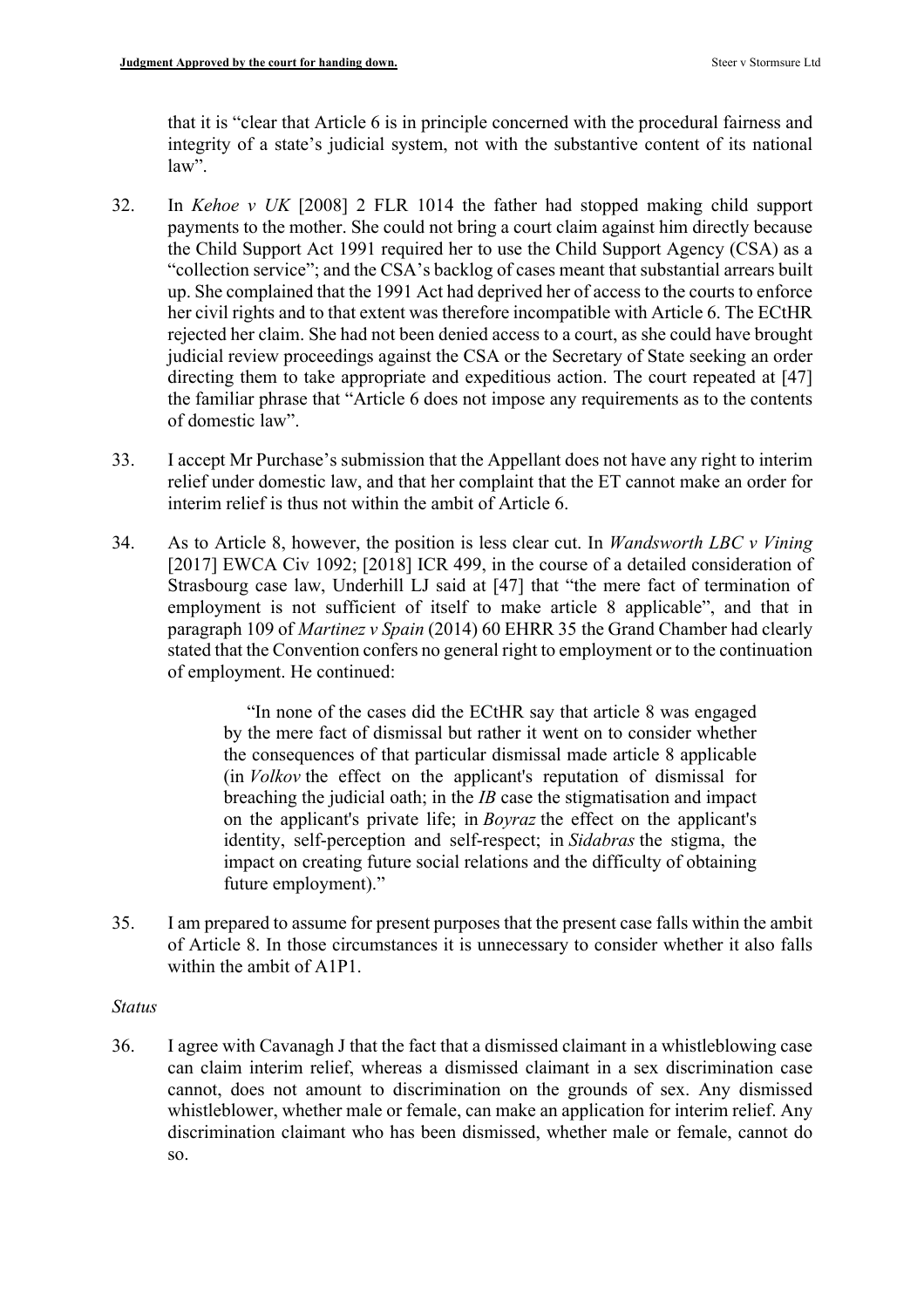37. I turn to the issue of "other status". *R (Hooper) v Secretary of State for Work and Pensions* [2005] 1 WLR 1681 was a claim by widowers that the denial to them of certain benefits payable to widows was a breach of their rights of Article 14 read together with Article 8 or A1P1. Widowers who had petitioned the European Court of Human Rights (ECtHR) before the Human Rights Act 1998 came into force had had their claims settled by the UK Government, but the Government had declined to pay off those who only petitioned Strasbourg after the 1998 Act came into force or who had not petitioned at all. Lord Hoffmann, with whom the other members of the House of Lords agreed so far as relevant for present purposes, said at [65] that the Article 14 argument failed for a number of reasons:

> "The first question is whether discrimination by reference to whether or not someone has started legal proceedings is covered by article 14 at all. In *R (S) v Chief Constable of the South Yorkshire Police* [2004] UKHL 39; [2004] 1 WLR 2196, 2213, paras 48-49, Lord Steyn (with the agreement on this point of all other members of the House) said that article 14 required discrimination to be by reference to some status analogous with those expressly mentioned, such as sex, race or colour. (See also *Kjeldsen, Busk Madsen and Pedersen v Denmark* (1976) 1 EHRR 711, 732-733, para 56.) Being a person who has started legal proceedings does not readily appear to qualify as a status."

38. Mr Milsom submits that "things have moved on" since the decision in *Hooper.* In *Stott* Lady Black said at paragraph 80:-

> "As to the argument that the characteristic needs to be analogous to those listed in Article 14, this is difficult to pursue too far in the light of the ECtHR's acceptance that a prison sentence of a particular length can be within the Article. I have no difficulty in accepting that when considering an as-yet unconsidered characteristic a court will have in mind the nature of the grounds it was thought right to list specifically, but the case law that the court cited in *Clift v United Kingdom* demonstrates a strict *ejusdem generis* interpretation would be unduly restrictive."

She added in the next paragraph:

"Although not open-ended, the grounds within Article 14 are to be given a generous meaning".

39. It is so well known as to be a matter of judicial knowledge that the overwhelming majority of claimants alleging sex discrimination are women, but this does not mean that the availability of a particular remedy in a type of claim, such as whistleblowing, which (so far as we know, though no statistics are available) is brought by women and men in roughly equal numbers, and the unavailability of the same remedy in a sex discrimination claim, constitute a difference of treatment on the grounds of sex or some form of indirect discrimination against women. Otherwise this would lead to a comparison between every form of litigation brought approximately equally by men and women with sex discrimination claims.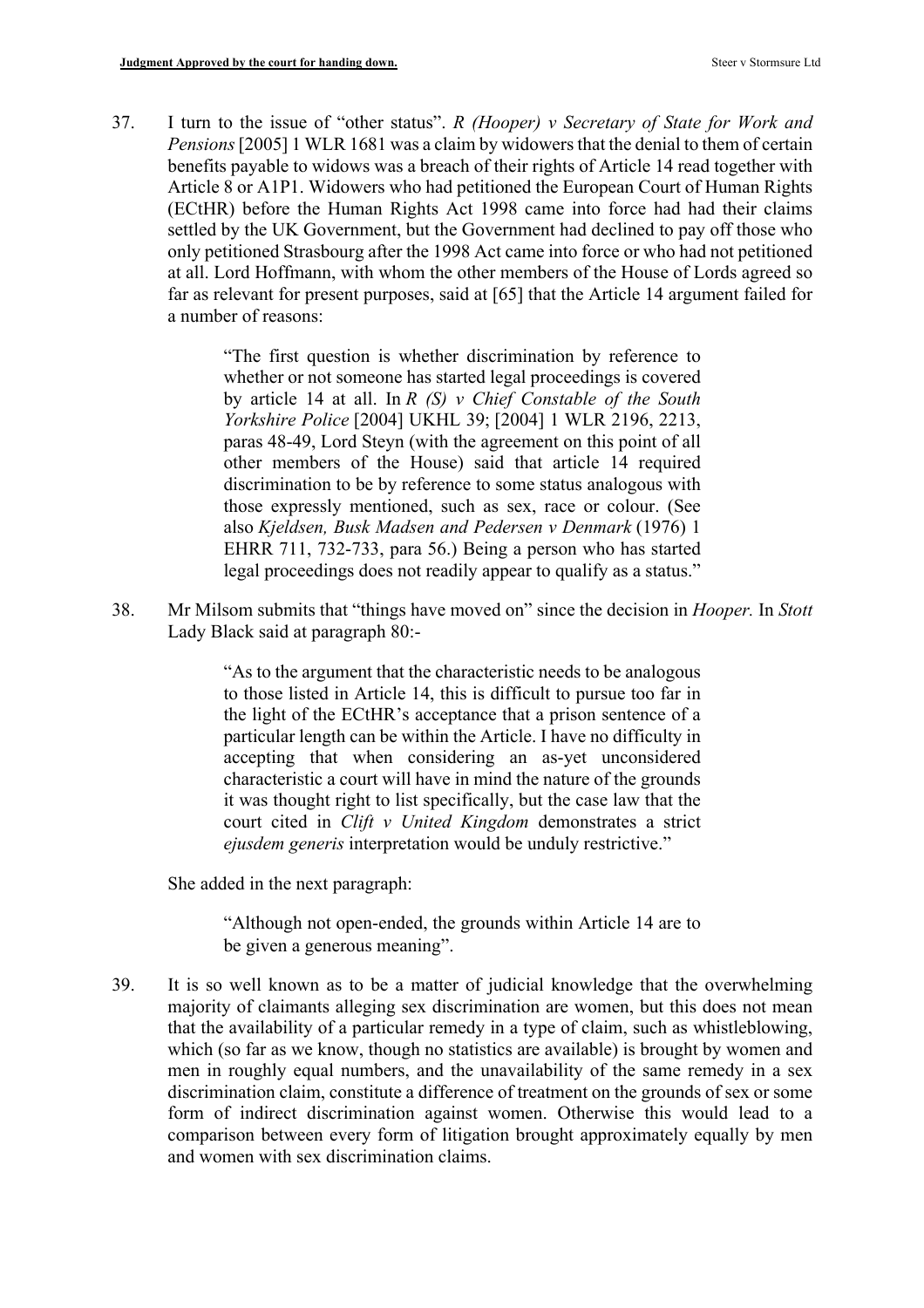- 40. For example, let us suppose for the purposes of argument that claims for personal injuries in road traffic accidents are brought approximately equally by men and women. Personal injury claimants have some advantages by comparison with discrimination claimants but also some disadvantages. The differences are many and various, and it is sufficient to point to a few. Personal injury claimants in road traffic cases can claim interim payments under the Civil Procedure Rules. If their case is strong enough they can apply for summary judgment. If the respondent is untraceable or uninsured they have a remedy against the Motor Insurers' Bureau. On the other hand, they bear the burden of proving negligence; may be the subject of a finding of contributory negligence; and have to sue in the county court or High Court where they are at risk as to costs. I do not consider that a discrimination claimant is entitled to say that the unavailability in her case of certain remedies given to a road traffic accident victim amounts to a breach of her rights under Article 8 read with Article 14 of the ECHR.
- 41. Moreover, if the Appellant were right and interim relief had to be made available in tribunal claims for discrimination, or at least sex discrimination, following a dismissal, the next test case would surely be brought by a male claimant for "ordinary" unfair dismissal. He would argue that the availability of interim relief to sex discrimination claimants who have been dismissed (overwhelmingly women) but not to ordinary unfair dismissal claimants (about half of whom, let us assume, are men) constituted indirect discrimination on the grounds of sex or of his status as a litigant in a particular type of claim. He might also seek to argue that the capping of compensation in ordinary unfair dismissal cases is similarly discriminatory; and likewise the requirement for ordinary unfair dismissal claimants to have at least two years' continuous service with the respondent employer.
- 42. In my view the observations of Lord Hoffmann in *Hooper* are still good law. The reason why a claimant in a discrimination case cannot claim interim relief is because she has not brought one of the small and select group of substantive claims in which Parliament has conferred jurisdiction on the ET to grant interim relief. The fact that a particular remedy is available in litigation of type A but not of type B does not constitute discrimination against the claimant in a type B case on the ground of her status as a type B claimant.
- 43. That conclusion means that the appeal must fail, but I will nevertheless go on to consider the issues of analogous situations, less favourable treatment and justification.

## *Analogous situations*

- 44. Mr Milsom did not argue that the Appellant is in an analogous situation to that of a claimant dismissed for trade union activity or on a similar representative ground such as those related to health and safety. Rather his chosen comparator was a dismissed whistleblower who can seek interim relief under ERA s 103A.
- 45. There are dicta in some cases pointing to similarities between whistleblowing claims and discrimination claims, though not in the present context. In *Woodward v Abbey National (No 1)* [2006] EWCA Civ 822; [2006] ICR 1436 Maurice Kay LJ said at [59] that:

"Although the language and the framework might be slightly different, it seems to me that the four Acts [the Public Interest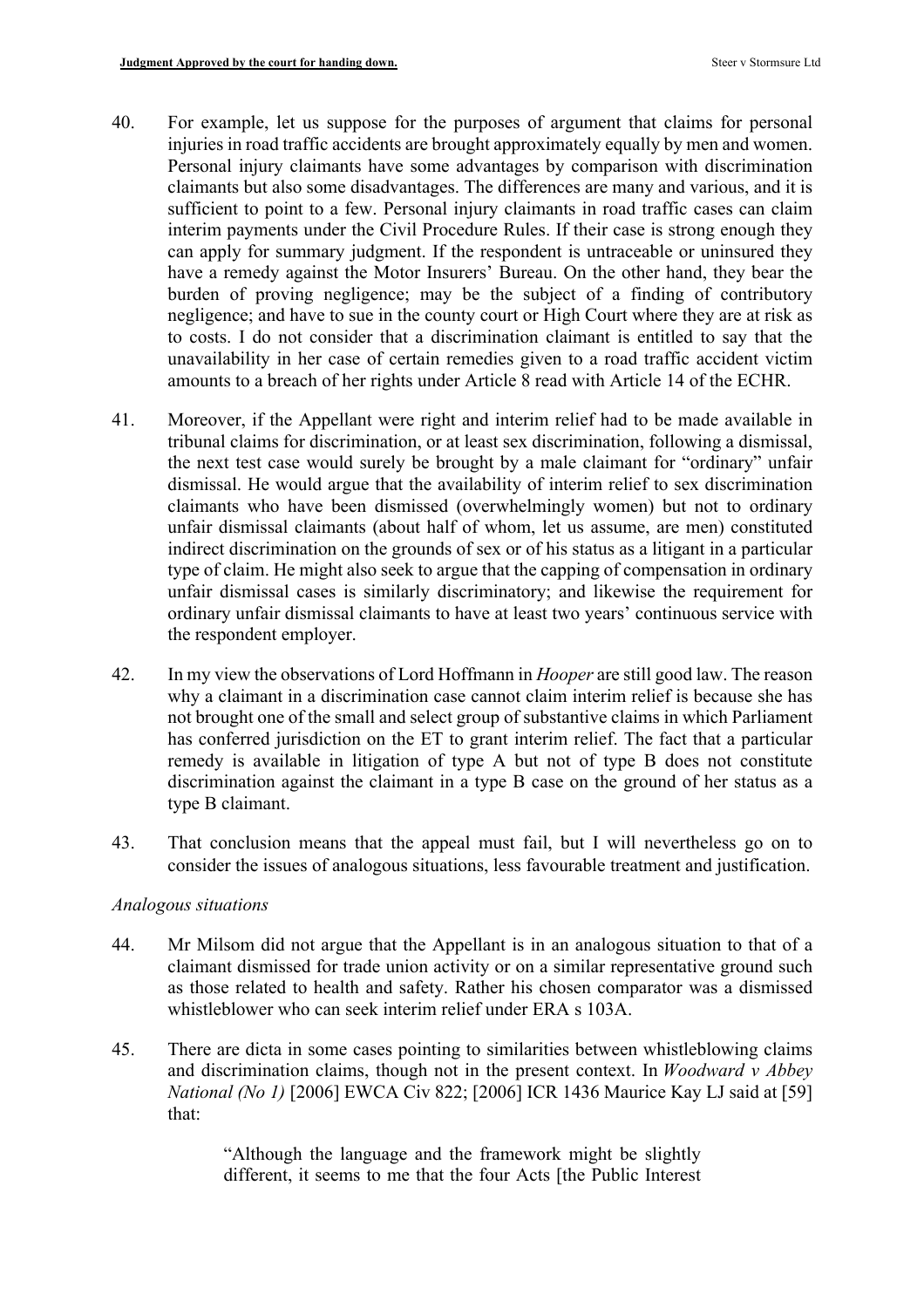Disclosure Act 1998, which introduced remedies in whistleblowing cases, the Sex Discrimination Act 1975, the Race Relations Act 1976, and the Disability Discrimination Act 1995] are dealing with the same concept, namely, protecting the employee from detriment being done to him in retaliation for his or her sex, race, disability or whistle-blowing. This is made explicit by the long title to the Public Interest Disclosure Act 1998, which is, as I have already set out: "An Act to protect individuals who make certain disclosures of information in the public interest; to allow such individuals to bring action in respect of victimisation." All four Acts are, therefore, dealing with victimisation in one form or another. If the common theme is victimisation, it would be odd indeed if the same sort of act could be victimisation for one purpose, but not for the other."

- 46. The comparison drawn by Maurice Kay LJ is at a fairly high level of generality. Certainly a claimant who alleges that he or she has been dismissed for whistleblowing is similar to a claimant who alleges that he or she has been dismissed as an act of victimisation in the EA 2010 sense, that is to say as a result of the claimant having previously made an allegation of discrimination in good faith. But victimisation cases are only a subset of discrimination claims, and in many other discrimination cases the similarity with whistleblowing is much less.
- 47. More recently, in *Timis v Osipov* [2018] EWCA Civ 3281; [2019] ICR 655 this court held that a claimant could obtain damages against individual respondents for causing detriment (namely his dismissal) by reason of his making a protected disclosure, at the same time as obtaining a judgment for compensation against the employer, a company which had become insolvent, for unfair dismissal under s 103A. At [69] Underhill LJ said:

"I would add that if Mr Stilitz [counsel for the employer] were right the scheme of protection for whistleblowers will be less effective than for victims of other kinds of discrimination and victimisation at work. As noted at para 33 above, under the 2010 Act dismissal is simply another form of detriment for which both the employer and any responsible co-workers are potentially liable: claims are commonly brought against individuals as well as employers, and occasionally it is the individual who ends up having to pay, either because the employer is insolvent or because it has established a reasonable steps defence. That point is not in itself decisive because (again, as noted above) there is a limit to the extent to which it is right to try to assimilate the two schemes; but *the two situations are nevertheless essentially similar* and, other things being equal, one would expect Parliament to have intended to follow the same substantive approach in each." [emphasis added]

48. Mr Milsom relied strongly on the italicised words. Underhill LJ was, however, using them in the context of accessory or secondary liability of individual tortfeasors where the primary respondent is the employer. I do not read them as being a general statement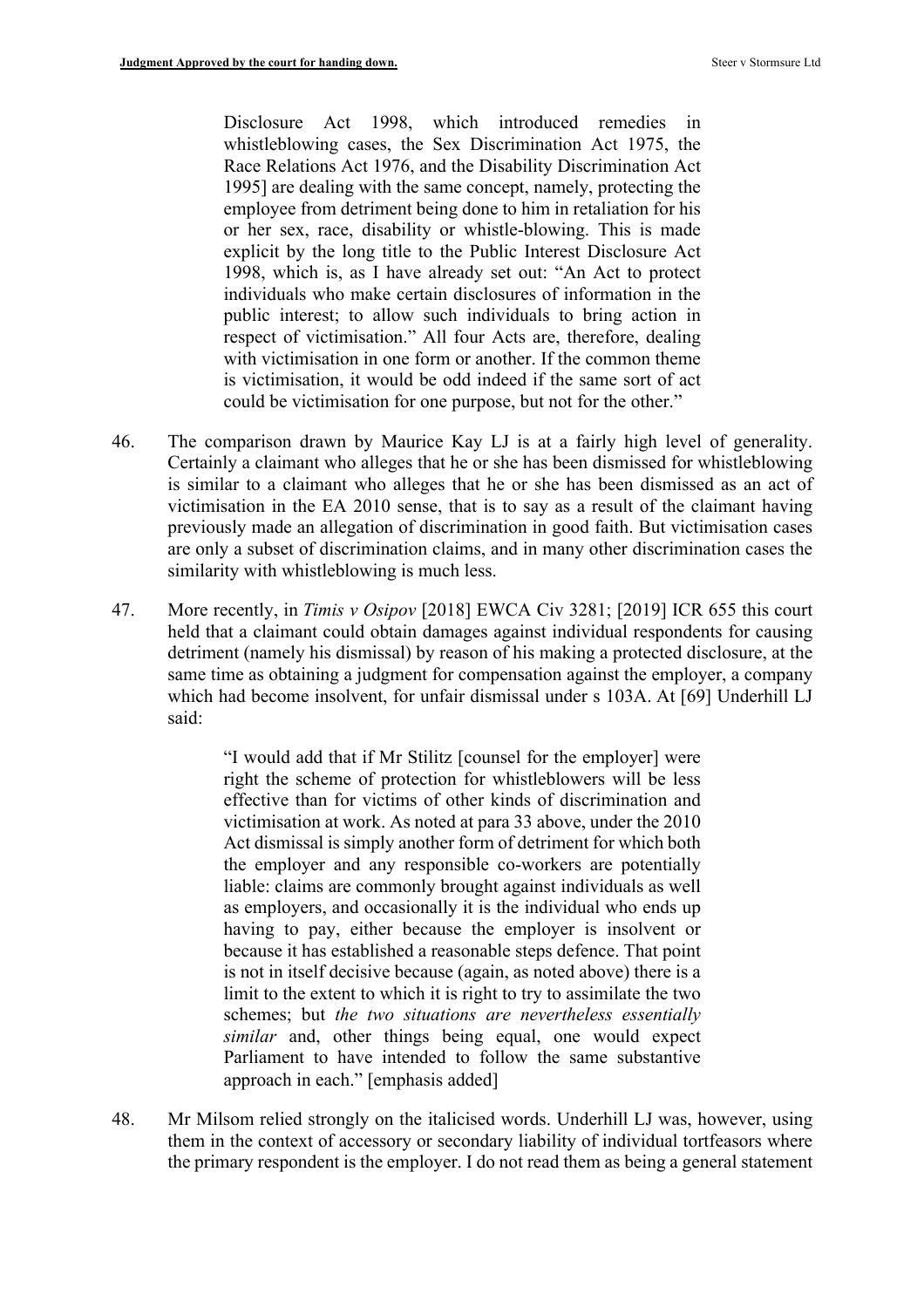of the view that whistleblowing claims as a whole are essentially similar to discrimination claims as a whole.

49. By contrast, in *Kuzel v Roche Products Ltd* [2008] ICR 799 Mummery LJ said at [48]:

"'The thinking behind the association of protected disclosure and discrimination is that both causes of action involve acts or omissions for a prohibited reason. Unfair dismissal and discrimination on prohibited grounds are, however, different causes of action. The statutory structure of the unfair dismissal legislation is so different from that of the discrimination legislation that an attempt at cross fertilisation or legal transplants runs a risk of complicating rather than clarifying the legal concepts.'

50. I propose to follow the advice of Lord Nicholls in *Carson* and Lady Black in *Stott.*  Rather than attempt to give a "yes" or "no" answer to the question of whether the Appellant's situation and that of a dismissed whistleblower are analogous, I regard it as preferable to ask whether, to the extent that they are, the difference in treatment is justified. But before the Respondent or the Secretary of State has to show justification, the Appellant must demonstrate that she has been less favourably treated than her comparator would have been: which brings us to what may conveniently be called the package principle.

# *Less favourable treatment: the package principle*

51. If the whistleblower claimant and discrimination claimant were in analogous situations the next question would be whether the difference in the remedies available to them constitutes less favourable treatment of the discrimination claimant. The authorities make it clear that this question should be viewed as a whole. In *Totel v Revenue and Customs Commissioners* [2018] UKSC 44; [2018] 1 WLR 4053 Lord Briggs said at [31]:-

> "Less favourable treatment is not, of course, established merely because the procedure for one type of claim contains a restriction or condition which is absent from the procedure for another type of claim. It is common to find that different claims are subjected to a package of procedural requirements, such that some of those affecting claim A are less favourable, but others more favourable than those affecting claim B."

52. *Totel* concerned the principle of equivalence under EU law, but I see no reason why it should not apply in human rights law to a comparison of the remedies available in different types of claim, if that is indeed (contrary to my views on "status") an exercise which properly falls within Article 14 of the ECHR. Cavanagh J noted in his judgment at [110] a number of respects in which the requirements for discrimination or victimisation claims are more favourable to claimants than those in whistleblowing claims under s 103A:-

> (1) *Time limits*. Although the primary time limit is the same, three months from dismissal, the discretion to extend time for bringing claims for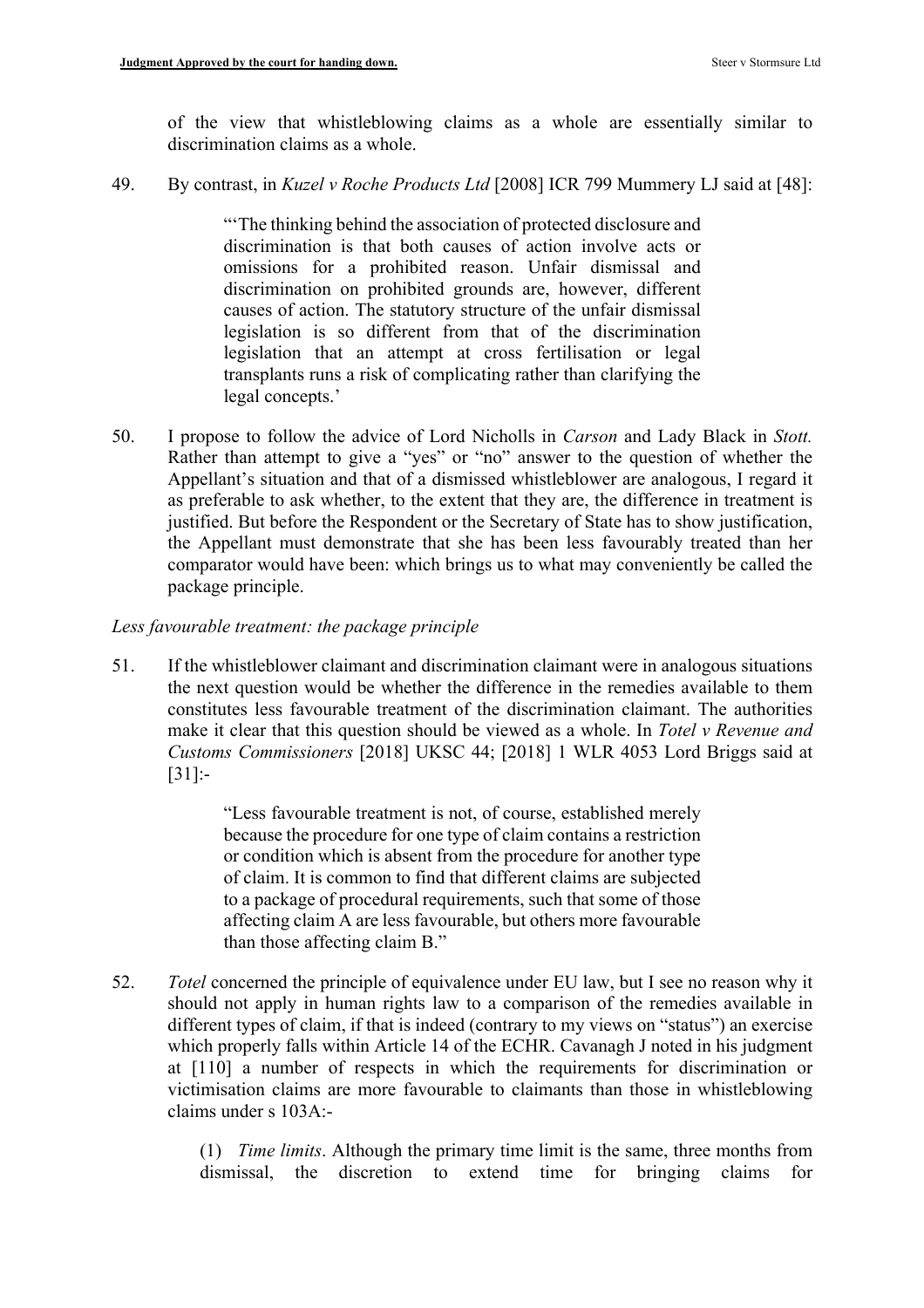discrimination/victimisation when the tribunal considers it just and equitable to do so is considerably more favourable to claimants than the "reasonably practicable" test applicable in unfair dismissal cases (though I note Mr Milsom's point that an interim relief claim must be launched within seven days of the dismissal);

(2) *Burden of proof.* In a discrimination/victimisation case, the shifting burden of proof provided for by EA s 136 applies. In *Kuzel v Roche* Mummery LJ regarded it as a more favourable burden for claimants than the burden that applies in unfair dismissal cases;

(3) *The reason for dismissal.* In a s 103A case, the claimant must show that the protected disclosure is the reason or principal reason for the dismissal. In a discrimination case the question is whether the protected characteristic or act was an 'effective cause';

(4) *Third party liability*. In a discrimination case, a claim can be brought against an individual who may be jointly and severally liable with the employer. In a claim for unfair dismissal brought under s 103A, this is not possible, although a claim can be brought under s 47B against an individual for causing detriment, as shown in *Timis v Osipov*;

(5) *Injury to feelings*. A payment for injury to feelings may be made in a discrimination/victimisation case, but no such payment is available in an unfair dismissal claim, whether whistleblowing or "ordinary". See *Dunnachie v Kingston upon Hull City Council* [2004] UKHL 36, [2004] IRLR 727;

(6) *Contributory fault*. A deduction for contributory fault may be made in a s 103A case (ERA, s 123(6)), but it is not clear whether a deduction for contributory fault may be made in a discrimination/victimisation claim, or at least whether the circumstances in which such a deduction may be made are as broad as they are in unfair dismissal cases.

53. In the section of his judgment dealing with EU law the judge held at [111] that:-

"Taking into account all of the various procedural/remedies features of discrimination/victimisation claims and of s103A claims, including interim relief, in my judgment it is not the case that the procedural/remedies requirements of discrimination and victimisation cases are less favourable than those that apply to s103A claims. Whilst the right to claim interim relief is a real benefit, it does not, in my view, outweigh the procedural and remedies advantages of discrimination/victimisation claims, as described above. It is necessary to take a practical and realistic approach to this comparison. If this is done, then, in my opinion, the features of discrimination/victimisation claims which are more favourable to claimants are considerably more valuable in practice than the countervailing features of s103A claims."

54. I agree; and the same applies for the purposes of an ECHR Article 14 comparison. The interim relief point cannot sensibly be viewed in isolation. Viewing the package as a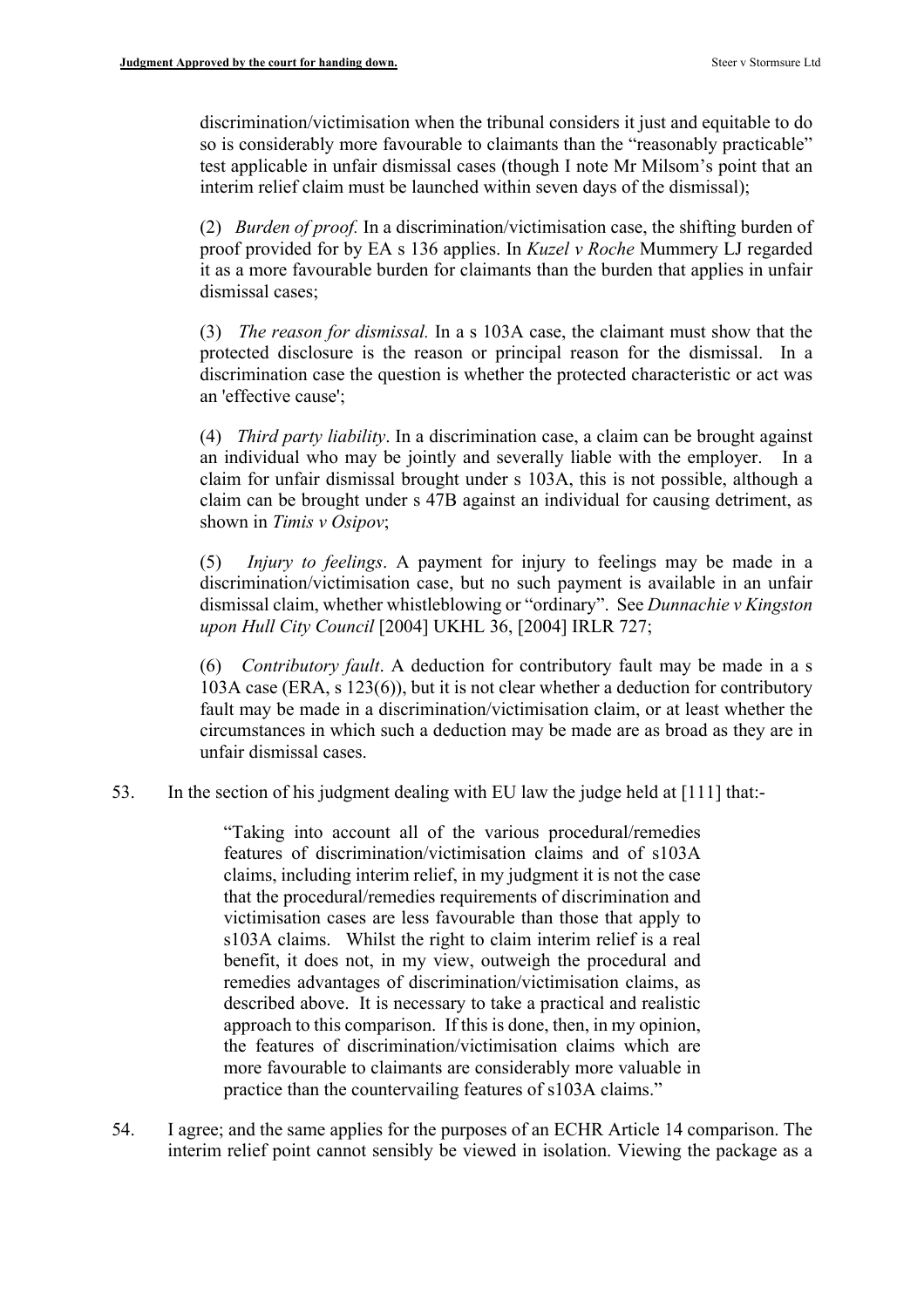whole the Appellant is not treated less favourably than her hypothetical whistleblowing comparator.

### *Justification*

- 55. If, contrary to the view I have taken on status and less favourable treatment, the Appellant had succeeded thus far, it would be necessary to consider at the final stage of the *Stott* analysis whether the non-availability of interim relief to discrimination claimants has been shown to be justified.
- 56. If the Appellant is right, her case has identified a major defect in employment law which has existed at least since the coming into force of the Human Rights Act in October 2000. By this time Parliament had first provided for interim relief in trade union activity/membership cases in 1975, extended it to whistleblowers by the 1998 Act (which came into force in 1999), but not extended it to claimants under any of the three discrimination statutes then in force. Mr Milsom emphasised that Parliament has never voted on, nor even debated, any proposal to extend interim relief to discrimination cases. The legislature, he argues, "simply did not apply its mind to the issue". He argues that cases about the deference due to decisions embodied in primary statute are therefore inapplicable.
- 57. I do not accept this analysis. It is scarcely surprising that when the Private Member's Bill that became the Public Interest Disclosure Act 1998 was passing through Parliament, there was no general review of remedies in employment law. But that cannot be said of the Equality Act 2010. The Bill that became the EA 2010 was preceded by a consultation paper in 2007 and two Command Papers in June and July 2008 (one of these a response to the 2007 consultation). The Equality Bill itself was a major piece of Government legislation covering the whole of equality law, not only harmonising the three existing discrimination statutes but making numerous amendments including some strengthening of the available remedies. In those circumstances the judge was right to find that a positive decision must have been made that there was no need to add interim relief to the suite of remedies available to discrimination claimants. It is true that neither the 1975 Act nor the 1998 Act (nor any of the other statutory provisions extending interim relief to new categories of case, nor the consolidation Acts of 1978 and 1992) contains a section saying "interim relief shall continue to be unavailable in other types of tribunal claim", but that is simply a consequence of the British style of parliamentary drafting in which "no change" clauses are rarely included. Such a provision must in my view be taken as read.
- 58. It is unnecessary to embark on the question of whether the Appellant would have to show that this policy decision was "manifestly without reasonable foundation". Mr Purchase referred us to *Lawrence v Fen Tigers (No. 3)* [2015] UKSC 50; [2015] 1 WLR 3485, in which Lord Neuberger PSC and Lord Dyson MR said at [58] that:

 "…even in a field such as access to justice and legal costs the court, while being vigilant to protect fundamental rights, must give considerable weight to informed legislative choices, at least where state authorities are seeking to reconcile the competing interests of different groups in society".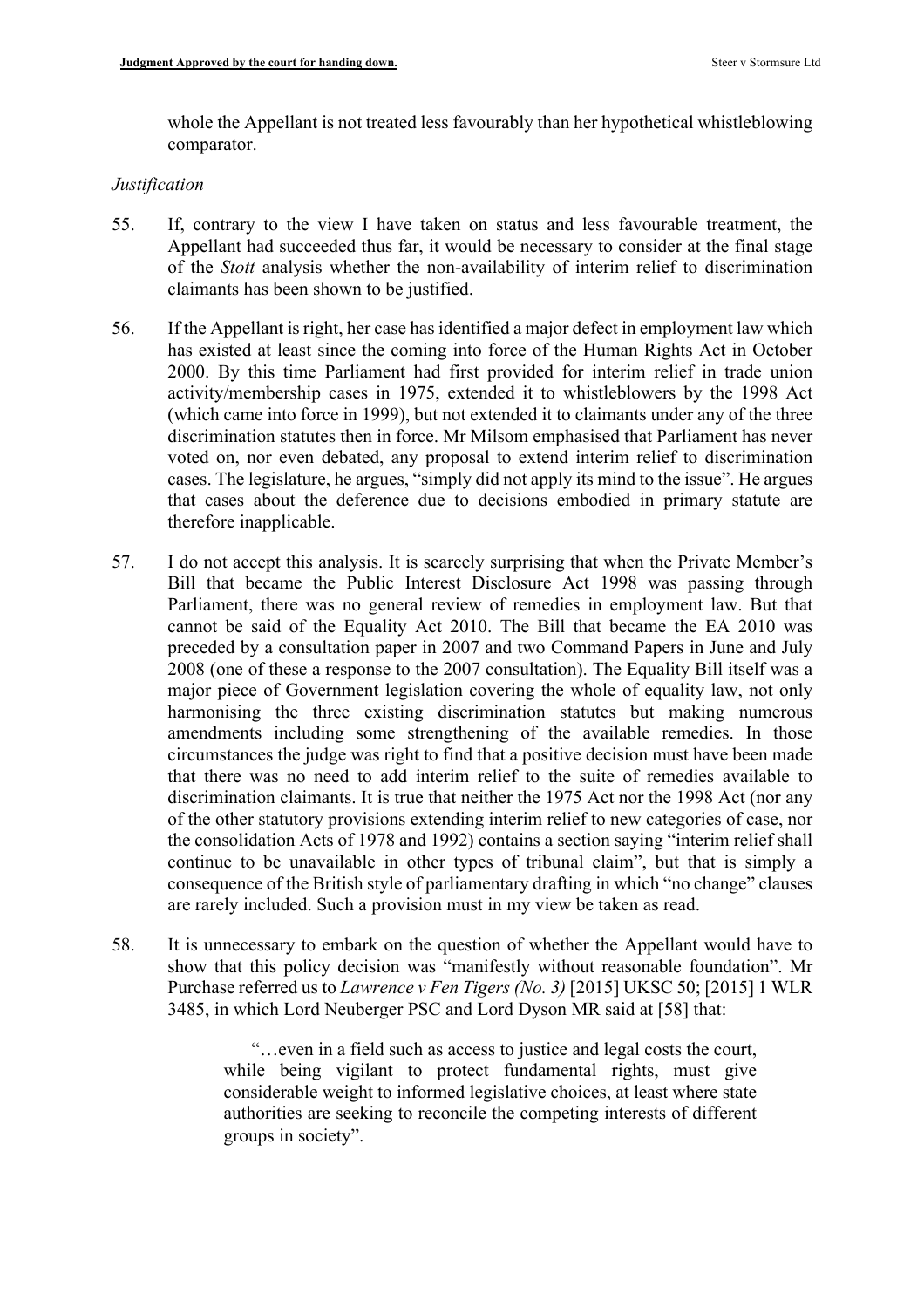- 59. It is sufficient to say that on many occasions since 1975 Parliament could have made interim relief available to claimants who allege that their dismissal was tainted by discrimination, but has chosen not to do so.
- 60. The rationale for where Parliament has drawn the line is not hard to find. Interim relief is a measure protecting employees who have done certain acts in a representative capacity, or on behalf of the workforce generally, or in the public interest. That is the common thread which links trade union activity, health and safety representation and whistleblowing claims and distinguishes them from cases (or at any rate the great majority of cases) brought by individuals alleging that they have been subjected to discrimination or unfairly dismissed.
- 61. Mr Purchase submits that the restriction of interim relief to the specified categories of claimants pursues the following legitimate aims: (a) protecting and encouraging those claimants who take steps in relation to collective rights or the public interest; (b) avoiding placing additional burdens on employers; (c) maintaining a fair balance within and between the different suites of rights and remedies available in different areas of ET jurisdiction; (d) maintaining an efficient and effective ET system for all litigants.
- 62. It is not for this court to say whether placing additional burdens on employers or, as Mr Milsom would put it, conferring additional rights on employees who have been the victims of discrimination – is a good or bad thing: that is an assessment for Parliament to make. But I have no doubt that the amendment which Mr Milsom proposes would force very substantial changes in the way ETs work.
- 63. Section 128 of the ERA 1996, like the original provision in the 1975 Act dealing with trade union activity/membership dismissals, is designed to provide a very rapid remedy. The hearing must be arranged as soon as reasonably practicable in every case: there seems to be no discretion for a judge to say that a particular case does not seem important enough or meritorious enough to take precedence over other types of hearing. The employer need not be given more than 7 days' notice, which is a very short time to collect witness statements, especially in a case of any complexity. The ET is expressly prohibited by s 128(5) from adjourning the hearing save in special circumstances.
- 64. We were told that at an interim relief hearing the current practice is that the ET reads the witness statements, but does not hear oral evidence, and makes a decision as to whether on the material available the claim appears likely to succeed. If so, it must make an order for reinstatement or re-engagement, or, if the employer is not willing to have the employee back at work or does not attend the hearing, an order for the continuation of the contract. The tribunal has no power, for example, to order payment of a proportion of salary: it is all or nothing (see s 130). The ET can vary or revoke the interim order if there is a change of circumstances: s 131.
- 65. Interim relief applications are currently relatively rare: at most 150 per year are filed, most of which are not pursued to a hearing (the statistics are not entirely clear). Sex discrimination claims – not all, of course, involving a dismissal – numbered 9,427 in 2018-19 and 6,260 in 2019-20. Mr Milsom suggests that only a small proportion of claimants would seek interim relief, particularly since a claim has to be lodged within 7 days of the dismissal. That is a matter for speculation, but for my part I see no reason why any well-advised claimant in those circumstances would *not* seek interim relief. If granted, it amounts to summary judgment for the claimant's full salary until such time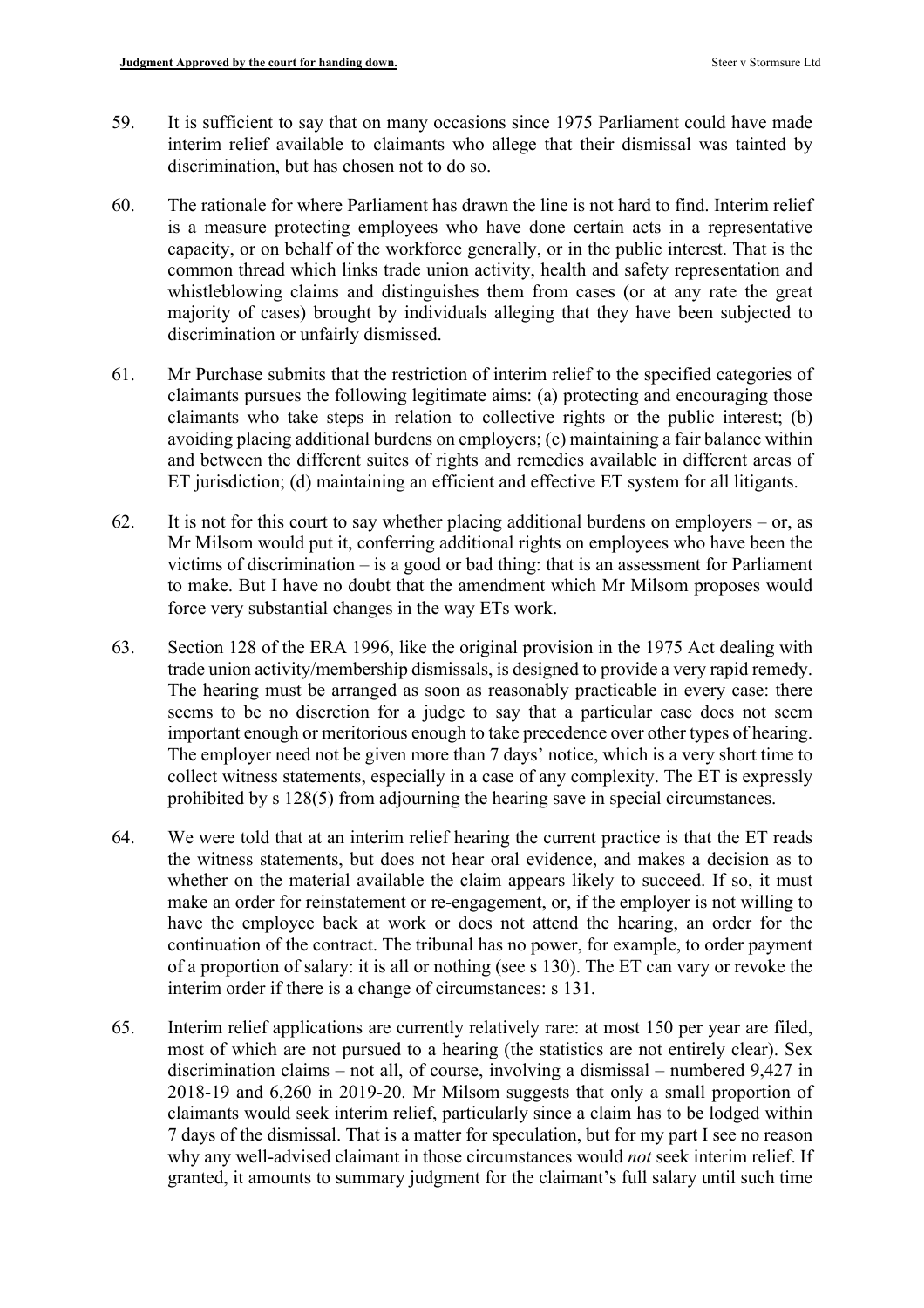as the ET can arrange a hearing on the merits, with no liability to repay the money if the claim is ultimately unsuccessful, and (it seems, since the contract remains in force) no duty to mitigate by seeking alternative employment. That is a very attractive proposition for a claimant.

- 66. The likely result of extending interim relief to sex discrimination cases, or to discrimination cases generally, would therefore be to force ETs into a substantial reordering of their listing priorities, and inevitably mean that delays in other types of hearing (including final hearings in discrimination claims) would increase.
- 67. One of the least satisfactory features of the ET system is that an unfairly dismissed claimant whose case is fought to a finish has no interim remedy available, but must wait many months for a hearing and an order for compensation. In many cases this causes serious hardship, and justice delayed is justice denied. One way to reduce the frequency of such injustices would be to devote greater resources to the ET system. Another would be to make some form of interim relief, not necessarily exactly on the s 128 model, available for all types of unfair dismissal; a third would be to make it available but only in cases of unfair dismissal said to involve discrimination. But these are not decisions for this court to make. We must give considerable weight to the choice which Parliament has made as to where to draw the line in the availability of interim relief. The difference of treatment between the Appellant and her hypothetical comparator is plainly justified.

# *Conclusion*

- 68. I therefore conclude that (a) the fact that interim relief in the ET is available to a dismissed whistleblower but not to the Appellant is not discrimination on the grounds of sex; (b) neither is it discrimination on the grounds of "other status", since being a litigant in one type of case is not a status; (c) the remedies available to the Appellant, taken as a whole, are not in any event less favourable to her than those available to a dismissed whistleblower; and (d) even if they were, the difference in treatment by the legislature has been shown to be justified.
- 69. I add this by way of footnote. One way in which the Appellant puts her case is that she was constructively dismissed – in other words, that the Respondent company's conduct amounted to a repudiation of her contract of employment, and that she was entitled to accept that repudiation, terminate the contract and resign. It seems counter-intuitive that she should then be able to obtain an order from an ET that the same contract is to continue. But that conundrum was not debated in argument before us, and at the end of an already lengthy judgment I will say no more about it.
- 70. Despite the ingenuity and eloquence with which Mr Milsom advanced his case, I would dismiss this appeal. In accordance with an agreement made by all parties prior to this hearing, I would make no order as to costs.

# **Lady Justice Elisabeth Laing:**

71. I agree.

# **Lord Justice Warby:**